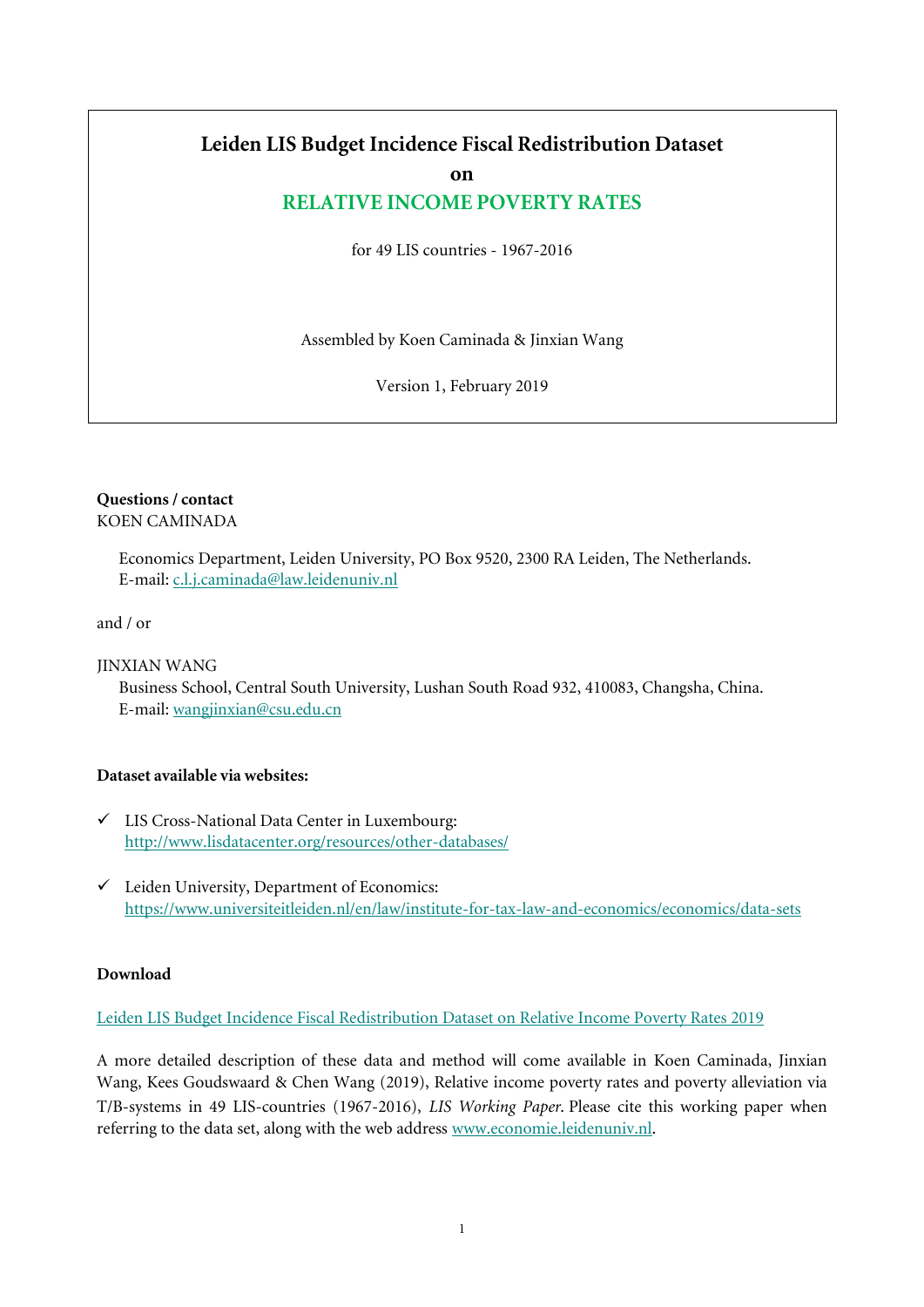# **Aim**

The Leiden LIS Budget Incidence Fiscal Redistribution Dataset on Relative Income Poverty Rates 2019 presents the disentanglement of poverty and the anti-poverty effect of social transfers and income taxes in 49 LIS countries for the period 1967-2016 (Waves I - Wave X of LIS). This dataset allows researchers and public policy analysts to compare fiscal redistribution across developed countries and middle income countries over the last five decades. Research may employ these data in addressing several important research issues. Often addressed questions in the empirical literature on the welfare state concerns the sources of variance across countries and over time in the extent and nature of fiscal redistribution. Changes (in the generosity) of welfare states can be linked to (changes in the) poverty alleviation. Best-practice among countries can be identified and analyzed in more detail. In exploring the causes and effects of welfare state redistribution in the developed countries and middle income countries, the literature has increasingly moved towards more disaggregated measures of social policy, an enterprise in which the Leiden LIS Budget Incidence Fiscal Redistribution Dataset on Relative Income Poverty 2019, with its detailed data on income taxes and social contributions and a large number of individual social benefits, offers a rich source of information.

Research could focus on households with very low income — those in poverty. The budget incidence approach based on LIS data allows researchers to employ all kinds of cross-national analyses. How well is social expenditure targeted to the poor? Moreover, with LIS data on fiscal redistribution research is able to analyze differences in anti-poverty approaches of countries (Europe versus the United States) and/or to judge the effectiveness of poverty reduction by income taxes and transfers across countries.

The assembled databank of poverty alleviation can be used by scholars and policy analysts to study the effects of different kind of programs on poverty, income adequacy in retirement, and the distribution of economic well-being generally.

# **Content dataset 2019**

This data set offers a number of measures of relative poverty and poverty alleviation via T/Bsystems in the developed and middle income countries, drawing upon data from 339 *Luxembourg Income Study* surveys conducted in 49 countries between 1967 and 2016 (6,588,391 disposable income observations). In this dataset we have computed several kinds of results, namely poverty rates before social transfers and income taxes, poverty rates after social transfers and income taxes, the overall poverty reduction effect, the partial effect of redistribution by several social transfers and the partial effect of redistribution by income taxes and social security contributions.

 We offer a user-friendly version of the database allowing users to easily select relative poverty variables and poverty alleviation variables for (a group of) countries and/or specific data years via pivot tables. Somewhat arbitrary we labeled countries as follows:

| Australia, Canada and United States;                                                                   |  |  |  |  |
|--------------------------------------------------------------------------------------------------------|--|--|--|--|
| Austria, Belgium, Denmark, Finland, France, Germany, Greece, Ireland, Italy,                           |  |  |  |  |
| Luxembourg, Netherlands, Spain, Sweden and United Kingdom;                                             |  |  |  |  |
| Czech Republic, Estonia, Hungary, Lithuania, Poland, Slovakia and Slovenia;                            |  |  |  |  |
| Georgia, Iceland, Norway, Serbia and Switzerland;                                                      |  |  |  |  |
| Brazil, China, India, Russia and South Africa;                                                         |  |  |  |  |
| Latin America (10): Chile, Colombia, Dominican Republic, Guatemala, Mexico, Panama, Paraguay, Peru and |  |  |  |  |
| Uruguay;                                                                                               |  |  |  |  |
| Egypt and Israel;                                                                                      |  |  |  |  |
| South-East Asia (3): Japan, South Korea and Taiwan.                                                    |  |  |  |  |
|                                                                                                        |  |  |  |  |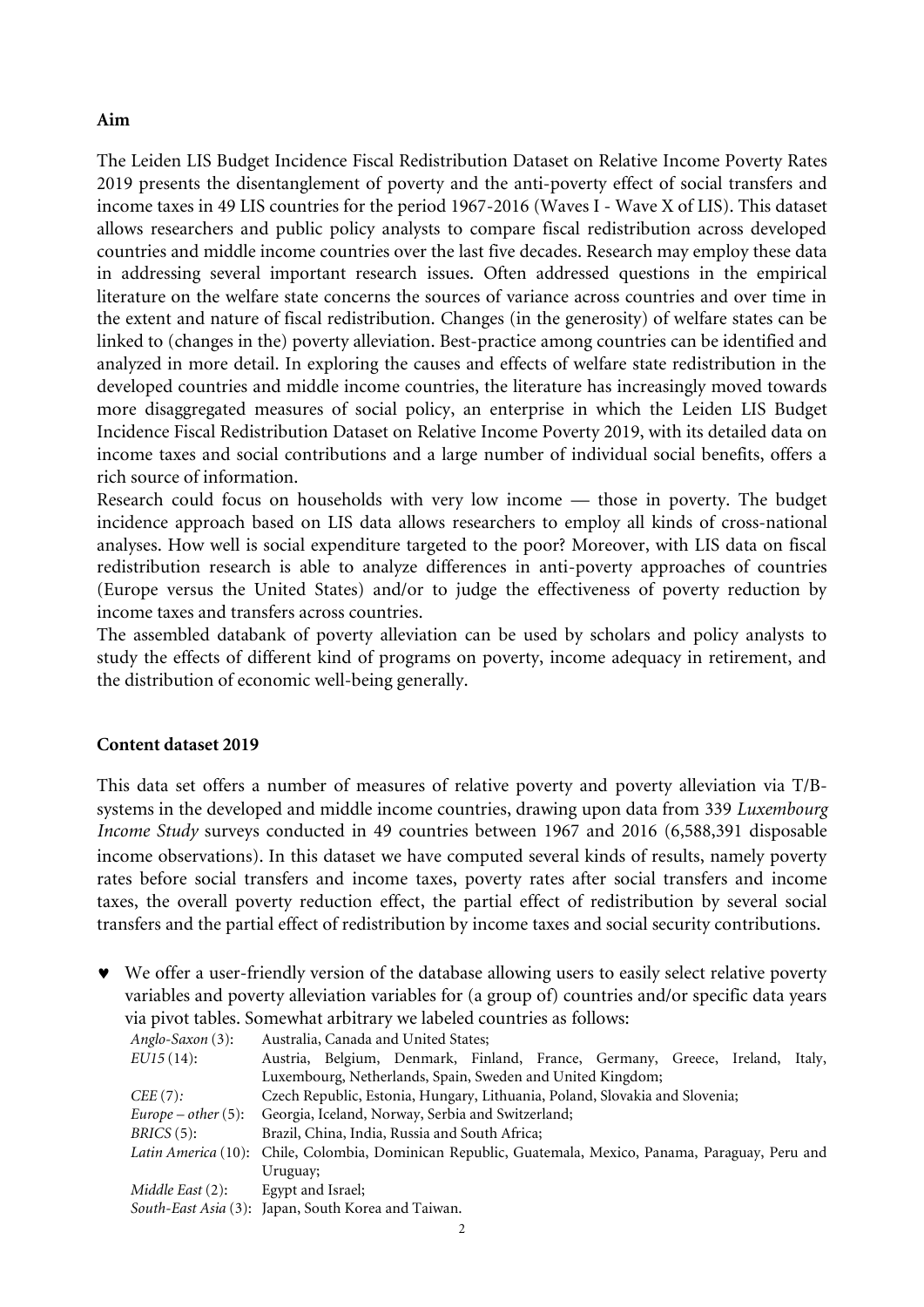- The LIS staff implemented a major LIS Database template revision linked to the release of the Wave VII (centered on 2007) microdata. Most components of this revised template have also been applied, retroactively, to all earlier waves of the microdata. The revised template increased both comparability over-time and cross-national. As a result, most figures of our assembled dataset on poverty alleviation are – unfortunately - not directly comparable with the figures produced before. To obtain a consistent time-series, all calculations were done using the new 2011 LIS Template.
- A decomposition of relative poverty rates by income source. A description of the decomposition method of relative poverty rates is given in Annex C.

Based on the current assembled dataset, we explore how relative poverty rates have evolved across countries and over time and what effects of poverty alleviation via T/B-systems are. Our dataset offers a number of measures of relative poverty and poverty alleviation in developing and middle income countries, namely:

1) LIS descriptives: Median and mean equivalized income, gross versus net information of income and the number of observation for each wave  $(= 339$  datasets; 49 countries over time; 6,588,391 disposable income observations).

[Table A1 in Excel Spreadsheet; a pivot table allows users to select countries and/or specific data years]

2) A measure of the extent of people lifted out of poverty by fiscal redistribution, as reflected in the difference between the poverty rate of pre-tax-transfer primary income and post-taxtransfer disposable income. We offer measures of both absolute poverty alleviation (Poverty <sub>pri</sub> - Poverty <sub>dhi</sub>) and relative poverty alleviation ((Poverty <sub>pri</sub> - Poverty <sub>dhi</sub>)/ Poverty <sub>pri</sub>). All figures are presented for several poverty thresholds (PL40, PL50 and PL60). Moreover, figures for the average normalized poverty gap (FGT(1)) are presented, applied to a threshold of 60 percent of median income.

[Table A2 in Excel Spreadsheet; a pivot table allows users to select countries and/or specific data years]

3) Poverty rates (pre-tax-transfer primary income and post-tax-transfer disposable income) are presented for age-groups: Total population, Working-age population, Children and the Elderly.

[Table A3 in Excel Spreadsheet; a pivot table allows users to select countries and/or specific data years]

- 4) Poverty rates of disposable income are presented for males and females as well. [Table A4 in Excel Spreadsheet; a pivot table allows users to select countries and/or specific data years]
- 5) The average size of social transfers as a proportion of households' pre-tax income (gross income), and a summary index of the degree to which transfers are targeted toward lowincome groups. Our measure ranges from -1.0 (the poorest recipient receives all transfer income) to +1.0 (the richest recipient receives all transfer income).

[Table A5 in Excel Spreadsheet; a pivot table allows users to select countries and/or specific data years]

In order to disentangle relative poverty even further by income source two additional statistics are provided for: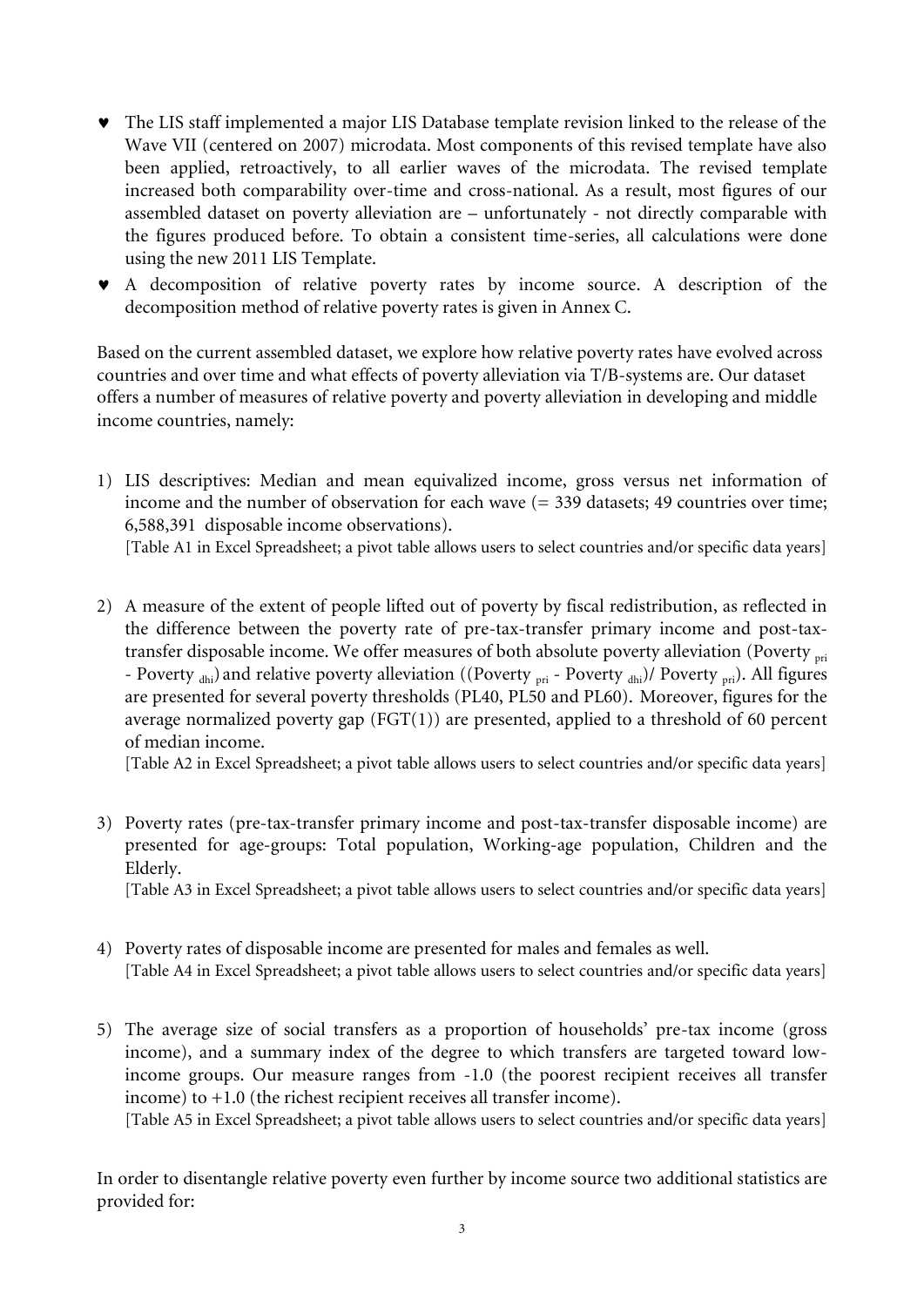- 6) The budget size that is associated with several social transfers. The average size of a social transfer is defined as a proportion of households' gross income (codes refer to LIS Household Income Components List; see Annex A for details):
	- a) Old-age/disability/survivor transfers (hitsil+hitsup+hitsudi+hitsap)
	- b) Sickness transfers (hitsissi+hitsiswi)
	- c) Family/children transfers (hitsisma+hitsufa+hitsafa)
	- d) Education transfers (hitsued+hitsaed)
	- e) Unemployment transfers (hitsisun+hitsuun+hitsaun)
	- f) Housing transfers (hitsaho+hitsahe)
	- g) General/food/medical assistance transfers (hitsagen+hitsafo+hitsame)
	- h) Other transfers (all social transfers minus transfers a to g)
	- i) Income taxes and social security contributions (hxit)

[Table A6 in Excel Spreadsheet; a pivot table allows users to select countries and/or specific data years]

- 7) A measure of the extent of people lifted out of poverty by fiscal redistribution that is associated with several social transfers and income taxes and social security contributions (codes refer to LIS Household Income Components List; see Annex A for details):
	- a) Old-age/disability/survivor transfers (hitsil+hitsup+hitsudi+hitsap)
	- b) Sickness transfers (hitsissi+hitsiswi)
	- c) Family/children transfers (hitsisma+hitsufa+hitsafa)
	- d) Education transfers (hitsued+hitsaed)
	- e) Unemployment transfers (hitsisun+hitsuun+hitsaun)
	- f) Housing transfers (hitsaho+hitsahe)
	- g) General/food/medical assistance transfers (hitsagen+hitsafo+hitsame)
	- h) Other transfers (all social transfers minus transfers a to g)
	- i) Income taxes and social security contributions (hxit)

All results are presented for age-groups: Total population, Working-age population, Children and the Elderly.

[Table A7 in Excel Spreadsheet; a pivot table allows users to select countries and/or specific data years]

A description of the decomposition method of relative poverty rates is given in Annex C.

For 334 out of all 339 LIS datasets, we are able to decompose the effect of lifted out of poverty by fiscal redistribution into partial effects of one to seven social transfer programs and income taxes and social security contributions mentioned above. Unfortunately, in Austria (1995 and 1987) and Spain (1980) data of the social programs are not available at all. China (2013) and Taiwan (1995) are not computed as they miss information on total social security transfers and income taxes and social security contributions.

The data set presents the results of the decomposition of relative poverty and the poverty reduction via several social transfers and income taxes and social contributions for LIS countries. Some benefits or income taxes do not have any anti-poverty effect. The meaning of this is twofold. First, such a benefit scheme does not exist in a specific country and/or data is not available in LIS (represented as *blanks*). Second, such a program exist, but does not have any anti-poverty effect, because the social expenditures of this program is rather low or the program is distributed equally among the population (noted as 0%). In all tables, when Gross/net information is marked as "net", the redistributive effect of income taxes and social contributions is represented as blanks.

It should be noted that LIS allocate social transfers to several categories (see above and in Tables A5 and A6 of our Excel Spreadsheet). Unfortunately, the category *Old-age/disability/survivor*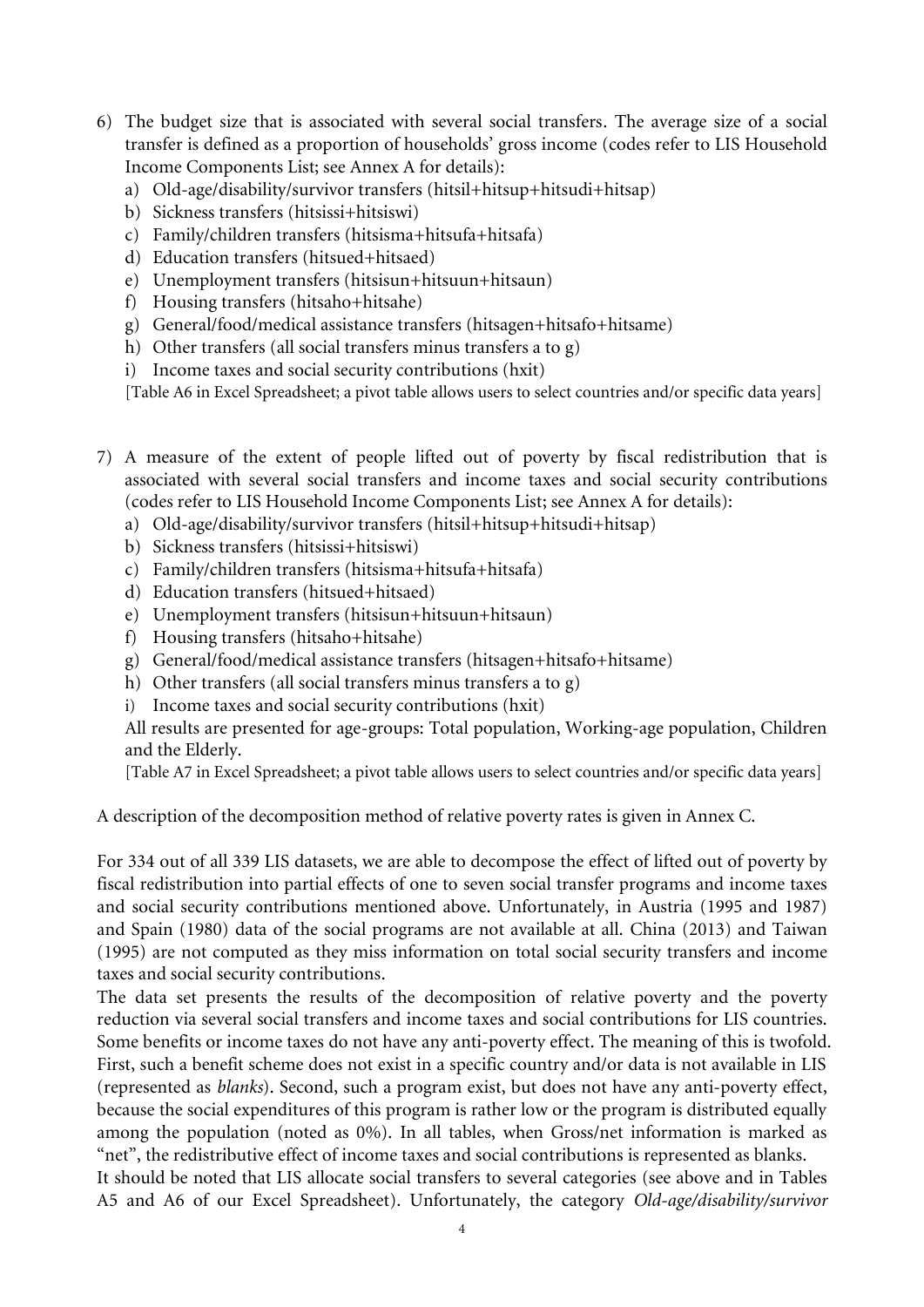*transfers* cannot be further divided into old-age, disability and survivor transfers distinctively as part of the variable *hitsil* does not contain more specific income sources; see Annex A.

Results should be interpreted with caution because the anti-poverty effect of the category *Other transfers* (= transfers not allocated to a specific category) amounts 25 percent and over of total transfer redistribution for several countries and years. This high share of the category *Other transfers* is the case for 58 datasets (out of 334) concerning 21 countries (out of all 49): Canada (1971, 1981, 1994, 1997, 1998, 2000, 2004, 2007, 2010 , 2013), China (2002), Colombia (2007, 2013), Denmark (1987, 1992), Dominican Republic (2007), Estonia (2000), Germany (1973), Guatemala (2014), Ireland (1987), Israel (1979), Japan (2008), Mexico (1994, 1996, 2002, 2004, 2008, 2010, 2012), Netherlands (1987), Norway (1979, 1986), Slovenia (1997, 1999, 2004. 2007, 2010, 2012), South Korea (2006, 2008, 2010, 2012), Spain (1985), Sweden (1975, 2005), Taiwan (1981, 1986, 1991, 1997, 2000, 2005, 2007, 2010, 2013, 2016), the United Kingdom (1986, 1991) and Uruguay (2004). Of course, high figures for transfers not allocated to a specific category (the category *Other transfers*) are somewhat troublesome in our decomposition analysis of poverty alleviation, especially when LIS allocates less to this category over time due to higher data quality.

For the breakdown of poverty among males and females, we had to combine (merge) household files of LIS with files on persons. In most cases we did not have any troubles. 174 cases out of all 1,356 possibilities (= 339 data points of countries/ years for each Total population, Working-age population, Children and the Elderly) should be threated with caution, because the merged files did not (exactly) produce the same poverty rate as the household files, which is troublesome. We present the deviations in separate columns. Moreover, in some LIS files the breakdown of the population by gender is not fully possible – this is presented as 'unknown' share of population being male or female.

The treatment of pensions needs special attention. Public pension plans are generally seen as part of the safety net, generating large antipoverty effects through transfers and income taxes (social contributions). So, state old-age pension benefits will be included in our analysis on relative poverty. But countries differ to a large extent in public versus private provision of their pensions (OECD, 2008:120). Occupational and private pensions are not antipoverty programs per se, although they too have a significant effect on poverty alleviation when pre-tax-transfer poverty and post-tax-transfer poverty are measured at one moment in time, particularly among the elderly. The standard approach treats contributions to government pensions as a tax that finances the retirement pensions paid out in the same year, while contributions to private pensions are effectively treated as a form of private consumption. This may affect international comparisons of redistribution effects of social transfers and income taxes. Overcoming this bias requires a choice: should pensions be earmarked as primary income or as a transfer? We deal with this bias rather pragmatically by following LIS Household Income Variables List (LIS, 2017): occupational and mandatory private pensions are earmarked and treated as social security transfers; see Annex A for details.

### **Choice of income unit**

The unit of analysis is an important issue in income distribution studies. It is evident that the ultimate source of concern is the welfare of the individual. However, an individual is often not the appropriate unit of analysis. E.g. children and spouses working at home do not have recorded income, but may nevertheless be enjoying a high standard of living as a result of income sharing with parents/spouses. How to solve the problem of the key question of the unit of analysis? Traditionally, studies have used the household income per capita (or per member) measure to adjust total incomes according to the number of persons in the household. In the last decades,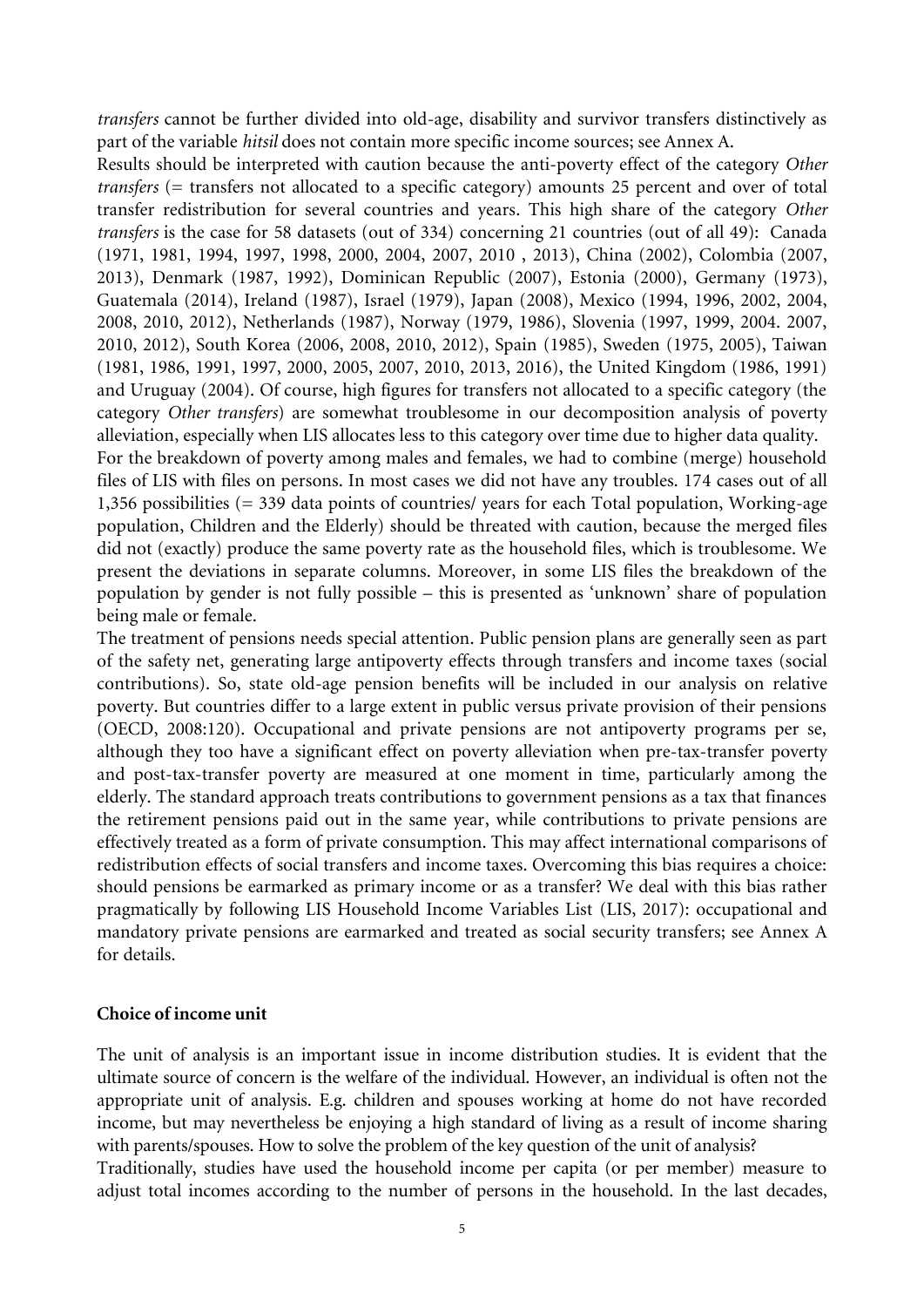equivalence scales have been widely used in the literature on income distribution (see Figini, 1998). In measuring income, we employ an equivalency scale that divides household size by the square root of the number of household members, weighting households by the number of members they include. As to missing data, we have included households which report zero primary income (i.e., all of their income is derived from the state) but have excluded households that report zero disposable income. We have employed standard LIS top- and bottom-coding conventions, topcoding income at 10 times the median of non-equivalized income and bottom-coding income at 1 percent of equivalized mean income. That is, income in the top of the distribution is cut off by ten times the median of the non-equivalized household income. Income at the bottom of the distribution is replaced by one percent of the average equivalized household income. The bottom coding is particularly relevant for households without primary income.

An equivalence scale is a function that calculates adjusted income from income and a vector of household characteristics. The general form of these equivalence scales is given by the following expression:  $W = D/S^E$ , where *W* is adjusted income, *D* is income (disposable income), *S* is size (number of persons in households) and *E* is equivalence elasticity. *E* varies between 0 and 1. The larger *E*, the smaller are the economies of scale assumed by the equivalence scales. Equivalence scales range from *E*=0 (no adjustment or full economics of scale) to *E*=1 (zero economies of scale). Between these extremes, the range of values used in different studies is very large, strongly affecting measured poverty.

Equivalence scale elasticity for the LIS database is set around 0.5. This implies that in order to have an equivalent income of a household of one person where D is 100, a household of two persons must have an income of 140 to have equivalent incomes. Alternatively an one-person household must have 70 percent of the total income of a two-person household to have equivalent income. In our comparative analysis we use this equivalence scale of LIS, where *E* is around 0.5. However, it has been shown that the choice of equivalence scales affects international comparisons of income inequality to a wide extent. Alternatively adjustment methods would definitely affect the ranking of countries, although the broad pattern remains the same (Atkinson et al, 1995:52). Similarly, the choice of equivalence scales will affect international comparisons of poverty.

### **Gross and net income datasets in LIS**

The Luxembourg Income Study Database is the largest available income database of harmonized microdata collected from 49 countries in Europe, North America, Latin America, Africa, Asia, and Australasia spanning five decades. Harmonized into a common framework [\(click here for](https://www.lisdatacenter.org/wp-content/uploads/files/data-lis-guide.pdf)  [Harmonization Guidelines\),](https://www.lisdatacenter.org/wp-content/uploads/files/data-lis-guide.pdf) LIS datasets contain household- and person-level data labor income, capital income, social security and private transfers, income taxes and contributions, demography, employment, and expenditures (LIS, 2017).

Country-comparative and trend analyses of relative poverty based on LIS gross/net datasets should be done with caution. LIS provides gross income data in most countries and years while providing income data that are net of (income) taxes in others. Of the 339 LIS datasets available at the time of writing, 214 are classified as gross, 103 as net and 22 as 'mixed'; see Annex B for a specification.

Datasets on Egypt, Georgia, Hungary, Italy, Mexico, Paraguay, Russia, Serbia, Slovenia and Uruguay have always been net (Italy provides information for income taxes separately but all incomes are expressed in net values therefore we treat Italy as net.) Belgium, Greece, Ireland, Luxembourg, Slovakia and Spain are covered by both gross and net datasets, at different points in time. In the net dataset, poverty rate of gross income would be equal to poverty rate of disposable income. Mixed datasets are a special case in which total income can be gross of income taxes but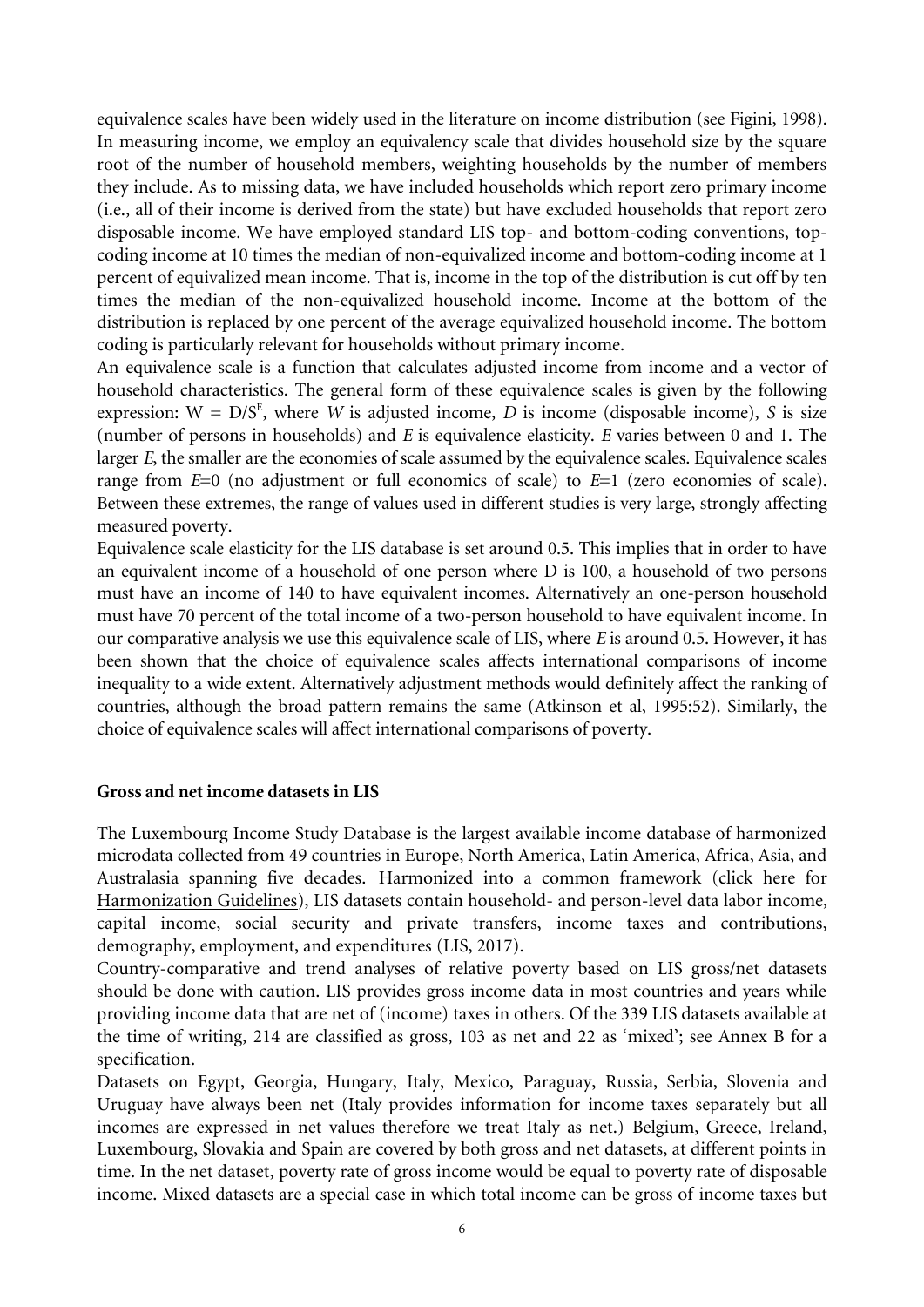net of contributions, or vice versa. Mixed datasets apply to Austria (1995, 1987), China (2002), Colombia (2013. 2010, 2007), Estonia (2000), France (2010, 2005, 2000, 1994, 1989, 1984, 1978), Paraguay (2004) and Poland (1995, 1999, 2004, 2007, 2010, 2013, 2016).

|                 | Gross incomes |            |         | Mixed      | Net incomes |            | Total     |            |
|-----------------|---------------|------------|---------|------------|-------------|------------|-----------|------------|
|                 | # obs         | # datasets | # obs   | # datasets | # obs       | # datasets | # obs     | # datasets |
|                 |               |            |         |            |             |            |           |            |
| Historical wave | 185,254       | 9          |         |            |             |            | 185,254   | 9          |
| Wave I          | 148,766       | 10         | 10,468  | 1          | 23,921      | 1          | 183,155   | 12         |
| Wave II         | 209,080       | 16         | 22,610  | 2          | 43,016      | 7          | 274,706   | 25         |
| Wave III        | 225,200       | 17         | 8,603   |            | 135,030     | 11         | 368,833   | 29         |
| Wave IV         | 482,424       | 21         | 62,522  | 3          | 173,926     | 19         | 718,872   | 43         |
| Wave V          | 371,893       | 19         | 64,879  | 4          | 200,341     | 17         | 637,113   | 40         |
| Wave VI         | 548,077       | 28         | 50,165  | 3          | 185,246     | 10         | 783,488   | 41         |
| Wave VII        | 757,944       | 29         | 52,865  | 2          | 176,904     | 9          | 987,713   | 40         |
| Wave VIII       | 801,188       | 32         | 69,048  | 3          | 278,971     | 12         | 1,149,207 | 47         |
| Wave IX         | 788,889       | 29         | 50,977  | 2          | 164,773     | 11         | 1,004,639 | 42         |
| Wave X          | 109,212       | 4          | 36,803  |            | 149,396     | 6          | 295,411   | 11         |
| Total           | 4,627,927     | 214        | 428,940 | 22         | 1,531,524   | 103        | 6,588,391 | 339        |
|                 |               |            |         |            |             |            |           |            |
| Anglo-Saxon     | 1,169,111     | 35         |         |            |             |            | 1,169,111 | 35         |
| EU15            | 1,483,386     | 92         | 108,439 | 9          | 226,025     | 37         | 1,817,850 | 138        |
| Europe - other  | 792,132       | 20         |         |            | 30,946      | 7          | 823,078   | 27         |
| <b>BRICS</b>    | 490,020       | 8          | 17,112  | 1          | 104,349     | 7          | 611,481   | 16         |
| Latin America   | 185,378       | 12         | 53,205  | 4          | 1,086,663   | 34         | 1,325,246 | 50         |
| <b>CEE</b>      | 215,795       | 20         | 250,184 | 8          | 71,692      | 17         | 537,671   | 45         |
| Middle East     | 68,219        | 11         |         |            | 11,849      | 1          | 80,068    | 12         |
| South-East Asia | 223,886       | 16         |         |            |             |            | 223,886   | 16         |
| Total           | 4,627,927     | 214        | 428,940 | 22         | 1,531,524   | 103        | 6,588,391 | 339        |

# **Table 1 Datasets with gross and net income data in LIS**

Source: LIS

# **Measuring the anti-poverty effects of social transfers and income taxes**

Usually, the impact of social policy on poverty is calculated in line with the work of Musgrave et al (1974), i.e. statutory or budget incidence analysis. A standard analysis of the redistributive effect of income taxes and income transfers is to compare pre-tax-transfer poverty with post-taxtransfer income poverty. Our measure of the impact of social security on poverty is straightforwardly based on formulas developed by Kakwani (1986) and Ringen (1991):

# *Poverty alleviation by social transfers and income taxes = primary income poverty − disposable income poverty*

This formula is used to estimate the reduction in relative poverty produced by social transfers and income taxes, where primary income poverty is given by a summary statistic of pre-tax, pretransfer incomes and disposable income poverty is given by the same summary statistic of disposable equivalent incomes. Table 2 presents the framework of accounting income poverty and redistribution through various income sources; see Annex A for details.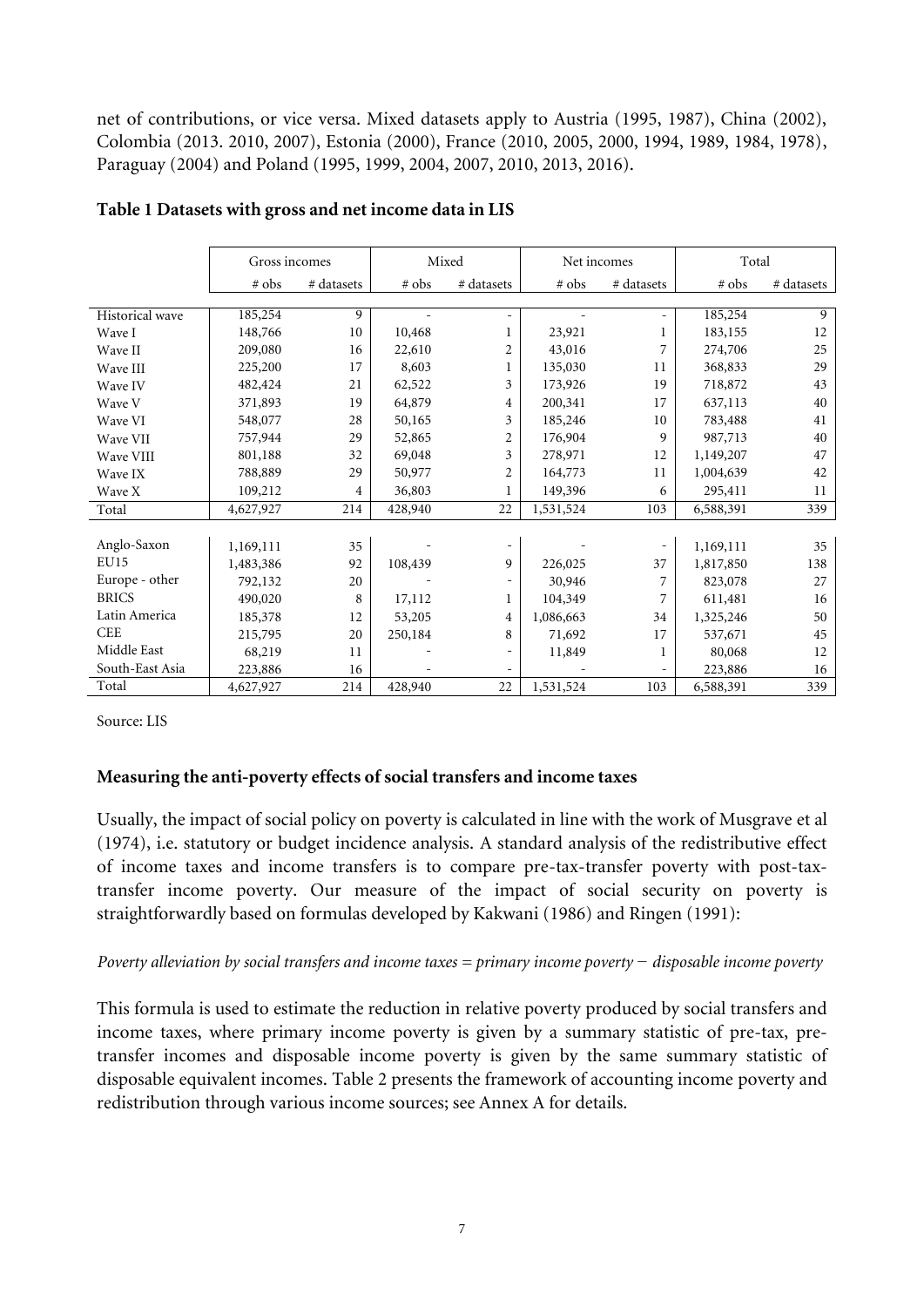| Income components                                                                                        | Income poverty and redistributive effect                      |
|----------------------------------------------------------------------------------------------------------|---------------------------------------------------------------|
| Labor income + capital income + private transfers $=$<br><b>Primary income</b> $(=\text{Market income})$ | Income poverty before social<br>transfers and income taxes    |
| + Social security transfers                                                                              | -/- Redistributive effect of social transfers                 |
| $=$ Gross income                                                                                         | = Income poverty before income taxes                          |
| -/- Income taxes and social security contributions                                                       | -/- Redistributive effect of income taxes                     |
| $=$ Disposable income                                                                                    | $=$ Income poverty after social<br>transfers and income taxes |

# **Table 2 The income poverty and poverty alleviation accounting framework**

For some countries and years, private transfers (e.g. alimony and other family transfers and private education transfers) are not available, including Canada (1997, 1994, 1991, 1987, 1981, 1975, 1971), Czech Republic (1996, 1992), Italy (1986), Norway (2013, 2010, 2007), Poland (1986), Romania (1997, 1995), Slovakia (1992), Spain (1985, 1980), Sweden (1981, 1967). China (2013) and Taiwan (1995) have no information on private transfers or social security transfers. Austria (1995, 1987) only has information on disposable income. For cases without information on private transfers, we calculate all incomes without adding private transfers.

# **Countries and other measurement issues**

In empirical literature, the selection of countries and data-years differ due to the consideration of data quality. LIS micro data seems to be the best available data for describing how income inequality and the redistributive effects of income taxes and transfers vary across countries (Smeeding, 2004; Nolan and Marx, 2009; Smeeding & Latner, 2015). We apply a cross-national analysis using comparable income surveys for all countries of LIS from 1967-2016, allowing researchers to make comparisons in a straightforward manner, and the information is still updating and expanding. This dataset contains all countries in LIS: Australia, Austria, Belgium, Brazil, Canada, Chile, China, Colombia, Czech Republic, Denmark, Dominican Republic, Egypt, Estonia, Finland, France, Germany, Georgia, Greece, Guatemala, Hungary, Iceland, India, Ireland, Israel, Italy, Japan, Lithuania, Luxembourg, Mexico, the Netherlands, Norway, Panama, Paraguay, Peru, Poland, Romania, Russia, Serbia, Slovak Republic, Slovenia, South Africa, South Korea, Spain, Sweden, Switzerland, Taiwan, the United Kingdom, the United States, and Uruguay.

From more than 300 variables in the dataset, we choose those related to household income (all kinds of income sources), total number of persons in a household and household weight (in order to correct sample bias or non-sampling errors) to measure income poverty and the anti-poverty effect of T/B-systems across countries. In line with LIS convention and the work of Jesuit & Mahler (2004) and Wang & Caminada (2011a and 2011b), we have eliminated both observations with zero or a missing value of disposable income from LIS data. Household weights are applied for calculation of relative poverty rates.

It should be noted that there have been controversial arguments regarding the issues in the measurement of (relative) income poverty. These arguments have their own merits and shortcomings, and there has been little professional consensus among researchers with regard to the theoretical superiority of a particular way of measuring poverty. The choice of indicator used will mainly depend on the purpose of the research. Moreover, the availability of reliable data restricts the possibilities for conducting empirical research, which is especially problematic in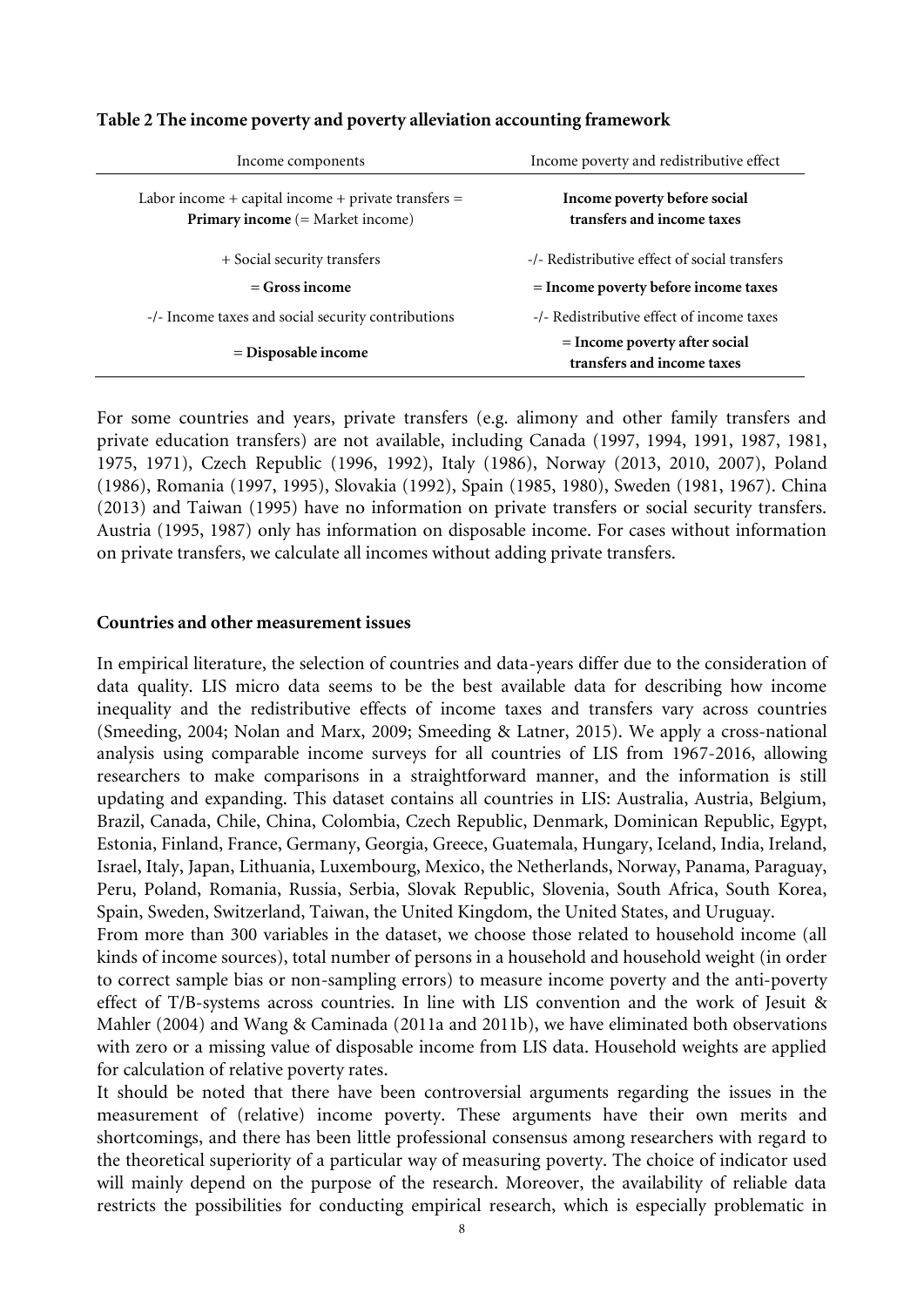cross-national studies. The aim of this database is *not* to review definitional issues that arise in assessing the extent of, and change in, income poverty across countries. We simply refer to a vast literature on the sensitivity of measured results to the choice of income definitions, poverty and income inequality indices, appropriate equivalence scales, and other elements that may affect results in comparative research (see Wang & Caminada, 2011a).

# **Origin of the idea**

The original database on Fiscal Redistribution based on LIS data was initiated by Jesuit & Mahler in 2004 [\(LIS Working Paper #392\)](http://www.lisdatacenter.org/wps/liswps/392.pdf). This Leiden Budget Incidence Fiscal Redistribution Dataset on Relative Income Poverty Rates 2019 extends their Fiscal Redistribution approach. LIS data allows us to decompose the trajectory of poverty before social transfers and income taxes (primary income) to poverty after social transfers and income taxes (disposable income) in several parts: the dataset distinguish 7 main different social benefits and several income taxes and social contributions across countries.

Jesuit & Mahler (2004 and 2017) and Mahler & Jesuit (2006) divided overall government redistribution only into 3 components: the redistributive effects from unemployment benefits, from pensions, and from income taxes. They applied their empirical exercise for 13 countries with LIS-data around the years 1999/2000 (59 datasets). Wang & Caminada (2011b) assembled a comparable dataset for 36 LIS-countries for the period 1979-2006 (177 datasets). Overall government redistribution was divided into 13 components. Recently Wang & Caminada (2017) assembled the Leiden LIS Budget Incidence Fiscal Redistribution Dataset on Income Inequality 2017, which covers a much wider range of 49 countries using the most recent LIS data available (293 datasets). Data on disposable income e.g. is available for 5,653,573 individual disposable income observations summarized over all countries and waves. The current databank elaborates on this and focuses on the disentanglement of *relative income poverty rates*, while the datasets mentioned above concentrated on several aspects of primary and disposable income inequality.

# **Comparability of fiscal redistribution datasets 2005/2008, 2011 and 2017-2019**

LIS has, for 35 years, grown and evolved in order to adapt to the needs of researchers throughout the world. The LIS staff implemented a major LIS Database template revision – referred to as the 2011 Template – linked to the release of the Wave VII (centered on 2007) microdata. Most components of this revised template have also been applied, retroactively, to all earlier waves of the microdata.

Especially the inclusion of an increasing number of datasets from middle-income countries by the LIS staff necessitated conceptual adjustments and changes to the list of harmonized variables into the 2011 Template. The revision by LIS was guided by several principles and goals (Gornick et al, 2013): (1) to restructure the variables, especially the income variables, to achieve a more logical, comparable, and comprehensive list; (2) to standardize most of the variables, which led to the use of fewer country-specific codes; and (3) to introduce easy-to-use dummy or categorical variables to complement the more detailed ones that are still provided. The revised 2011 LIS Template increased both comparability over-time and cross-national. Moreover, LIS' data users have to make fewer assumptions and do less recoding as they carry out their research. A drawback of the new 2011 LIS Template is that results obtained today for income, poverty, income inequality and fiscal redistribution are not comparable with results obtained before 2011.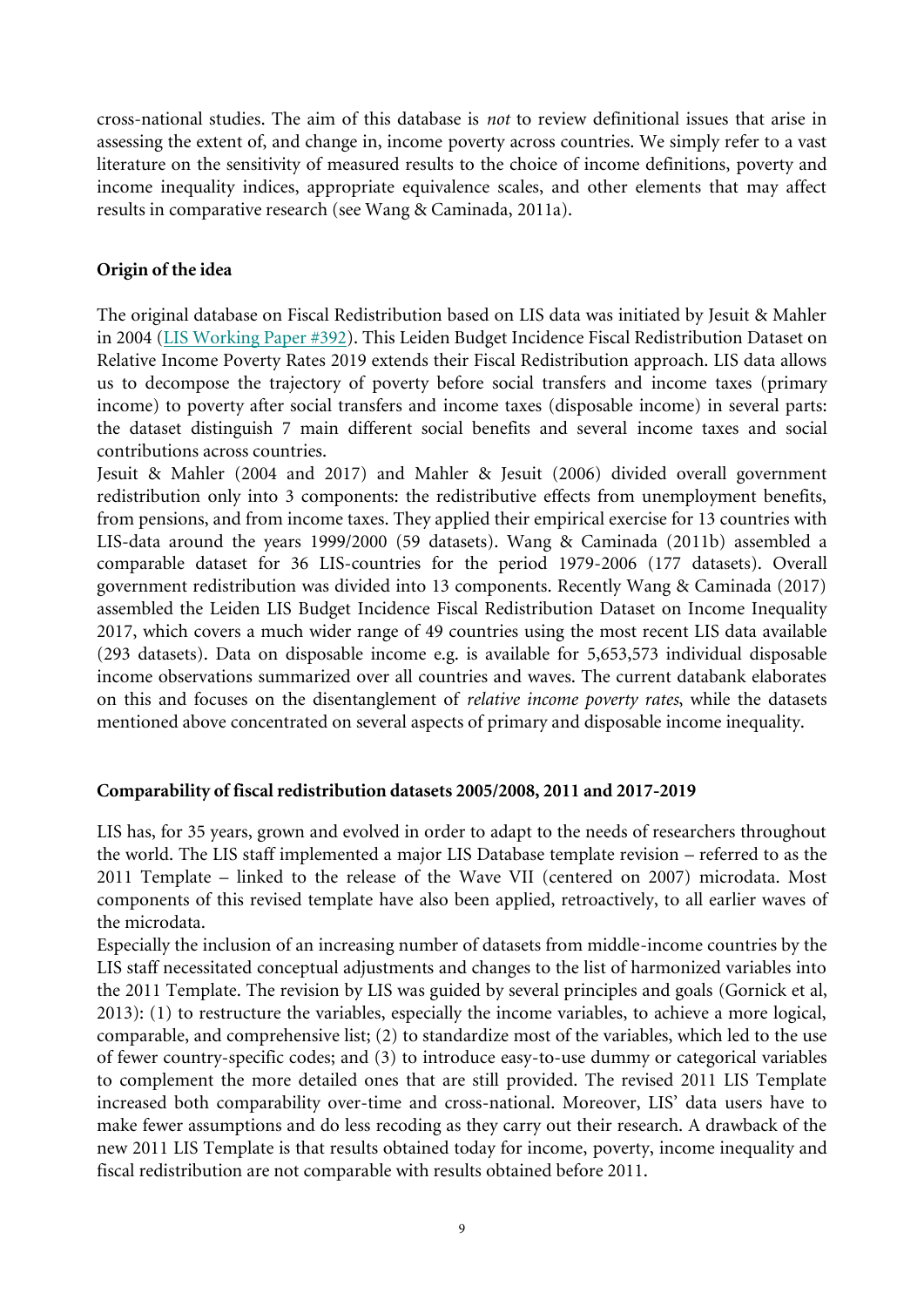|                                                             | <b>Fiscal Redistribution Dataset</b>                                                                                                                                                                                                    | Budget Incidence Fiscal Redistribution Dataset                                                                                                                                                                                                                                                                                                                                                                                                                                                              | Budget Incidence Fiscal Redistribution<br>Dataset on Income Inequality                                                                                                                                                                                                                                                                                                                                                                                                                                                                            | Idem, on Relative Income<br><b>Poverty Rates</b>                                                                                                                                                                                                      |
|-------------------------------------------------------------|-----------------------------------------------------------------------------------------------------------------------------------------------------------------------------------------------------------------------------------------|-------------------------------------------------------------------------------------------------------------------------------------------------------------------------------------------------------------------------------------------------------------------------------------------------------------------------------------------------------------------------------------------------------------------------------------------------------------------------------------------------------------|---------------------------------------------------------------------------------------------------------------------------------------------------------------------------------------------------------------------------------------------------------------------------------------------------------------------------------------------------------------------------------------------------------------------------------------------------------------------------------------------------------------------------------------------------|-------------------------------------------------------------------------------------------------------------------------------------------------------------------------------------------------------------------------------------------------------|
| Assembled<br>Launch/Last Update<br># Countries<br>Countries | David Jesuit & Vincent Mahler<br>August 2005 / February 2008<br>13<br>Australia, Belgium, Canada, Denmark,<br>Finland, France, Germany,<br>Netherlands, Norway, Sweden,<br>Switzerland, United Kingdom, United<br><b>States</b>         | Chen Wang & Koen Caminada<br>August 2011<br>36<br>Australia, Austria, Belgium, Brazil, Canada,<br>Colombia, Czech Republic, Denmark, Estonia,<br>Finland, France, Germany, Greece, Guatemala,<br>Hungary, Ireland, Israel, Italy, Korea,<br>Luxembourg, Mexico, Netherlands, Norway,<br>Peru, Poland, Romania, Russia, Slovak<br>Republic, Slovenia, Spain, Sweden,<br>Switzerland, Taiwan, United Kingdom, United<br>States, and Uruguay.                                                                  | Jinxian Wang & Koen Caminada<br>November 2017<br>47<br>Australia, Austria, Belgium, Brazil, Canada,<br>China, Colombia, Czech Republic,<br>Denmark, Dominican Rep, Egypt, Estonia,<br>Finland, France, Germany, Georgia, Greece,<br>Guatemala, Hungary, Iceland, India,<br>Ireland, Israel, Italy, Japan, Luxembourg,<br>Mexico, the Netherlands, Norway, Panama,<br>Paraguay, Peru, Poland, Romania, Russia,<br>Serbia, Slovak Republic, Slovenia, South<br>Africa, South Korea, Spain, Sweden,<br>Switzerland, Taiwan, UK, USA, and<br>Uruguay. | Koen Caminada & Jinxian Wang<br>January 2019<br>49<br>Idem + Chili and Lihouania                                                                                                                                                                      |
| $\#$ LIS Waves                                              | I, II, III, IV and V                                                                                                                                                                                                                    | I, II, III, IV, V and VI                                                                                                                                                                                                                                                                                                                                                                                                                                                                                    | I, II, III, IV, V, VI, VII, VIII and IX                                                                                                                                                                                                                                                                                                                                                                                                                                                                                                           | I, II, III, IV, V, VI, VII, VIII, IX<br>and X                                                                                                                                                                                                         |
| Time-series<br># LIS Datasets                               | 1979-2002<br>59                                                                                                                                                                                                                         | 1979-2006<br>177                                                                                                                                                                                                                                                                                                                                                                                                                                                                                            | 1967-2014<br>293                                                                                                                                                                                                                                                                                                                                                                                                                                                                                                                                  | 1967-2016<br>339                                                                                                                                                                                                                                      |
| Redistribution from                                         | Unemployment benefits<br>Pensions<br>Direct income taxes                                                                                                                                                                                | Sickness benefits (V16)<br>Occupational injury and disease benefits (v17)<br>Disability benefits (v18)<br>State old-age and survivors benefits (v19)<br>Child/family benefits (v20)<br>Unemployment compensation benefits (v21)<br>Maternity and other family leave benefits (v22)<br>Military/veterans/war benefits (v23)<br>Other social insurance benefits (v24)<br>Social assistance cash benefits (v25)<br>Near-cash benefits (v26)<br>Mandatory payroll income taxes (v7+v13)<br>Income taxes $(v11)$ | Old-age/disability/survivor transfers<br>(hitsil+hitsup+hitsudi+hitsap)<br>Sickness transfers (hitsissi+hitsiswi)<br>Family/children transfers<br>(hitsisma+hitsufa+hitsafa)<br>Education transfers (hitsued+hitsaed)<br>Unemployment transfers<br>(hitsisun+hitsuun+hitsaun)<br>Housing transfers (hitsaho+hitsahe)<br>General/food/medical assistance transfers<br>(hitsagen+hitsafo+hitsame)<br>Other transfers<br>Income taxes and social security<br>contributions (hxit)                                                                    | Idem                                                                                                                                                                                                                                                  |
| LIS Working Paper<br>Availability<br>Reference              | LIS Working Paper #392<br>http://www.lisdatacenter.org/<br>Mahler VA & Jesuit DK (2006), Fiscal<br>redistribution in the developed<br>countries: new insights from the<br>Luxembourg Income Study, Socio-<br>Economic Review 4 483-511. | LIS Working Paper # 567<br>www.economie.leidenuniv.nl<br>Wang C & Caminada K (2011a), Disentangling<br>income inequality and the redistributive effect of<br>social transfers and income taxes in 36 LIS<br>countries, LIS Working Paper #567.                                                                                                                                                                                                                                                              | LIS Working Paper #724<br>www.economie.leidenuniv.nl<br>Caminada K, Wang J, Goudswaard K & Wang<br>C (2017), Income inequality and fiscal<br>redistribution in 47 LIS countries (1967-2014),<br>LIS Working Paper #724.                                                                                                                                                                                                                                                                                                                           | IIS Working Paper # ???<br>www.economie.leidenuniv.nl<br>Caminada K, Wang J,<br>Goudswaard K & Wang C (2019),<br>Relative income poverty rates and<br>poverty alleviation via T/B-<br>systems in 49 LIS countries (1967-<br>2016), LIS Working Paper. |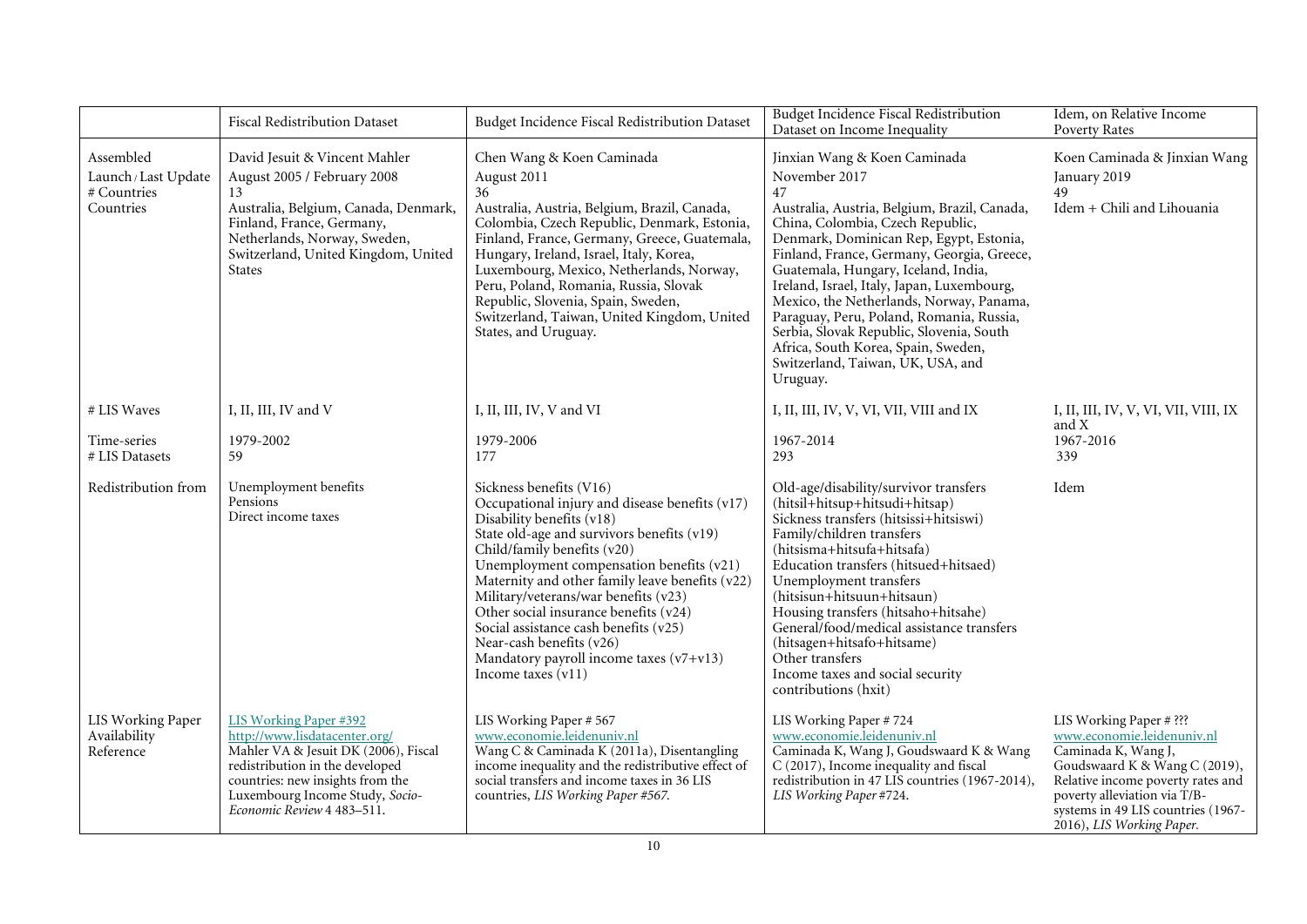

# **Relative poverty and poverty alleviation via social transfers and income taxes in 49 LIS countries 1967-2016**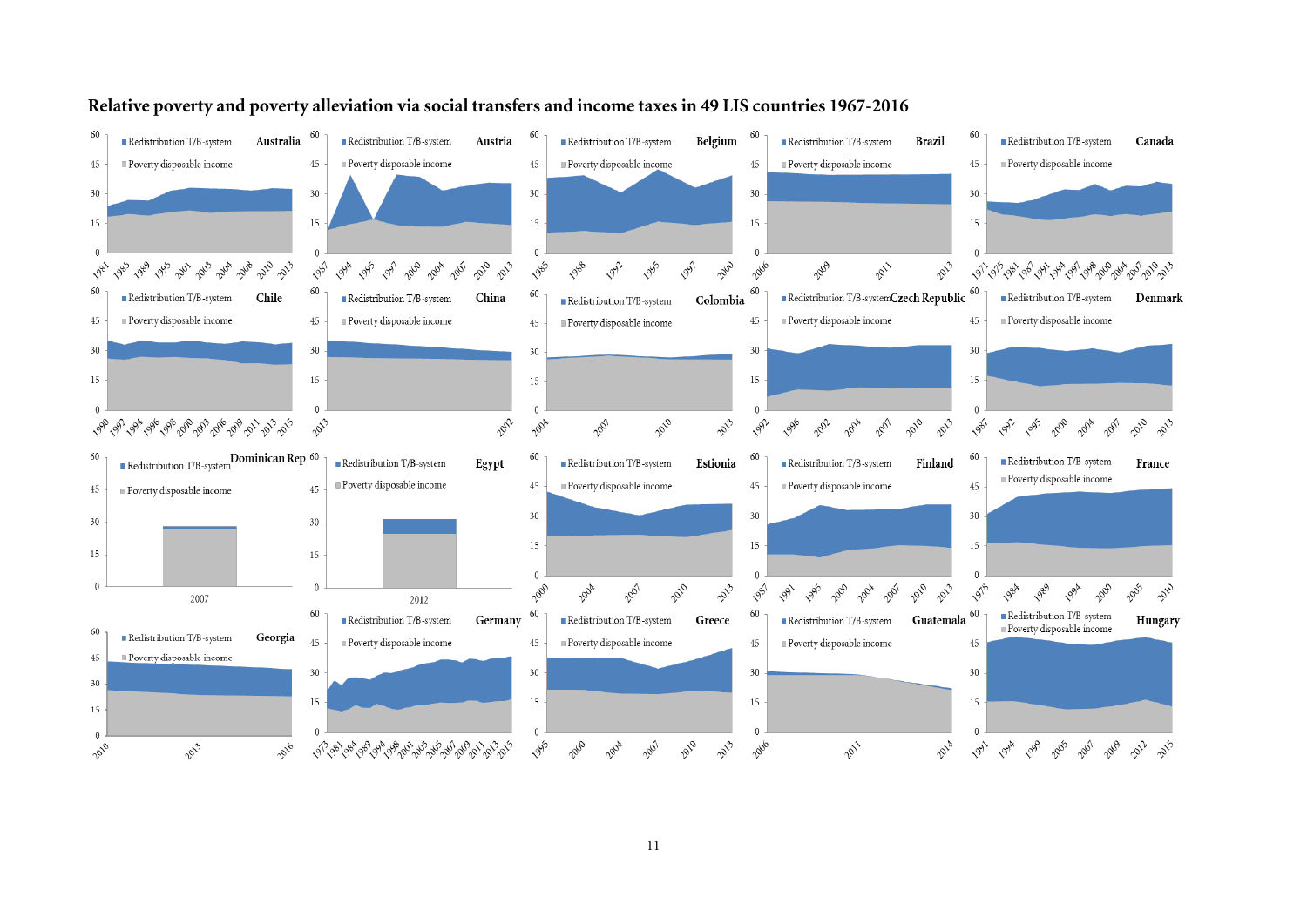

### **Relative poverty and poverty alleviation via social transfers and income taxes in 49 LIS countries 1967-2016**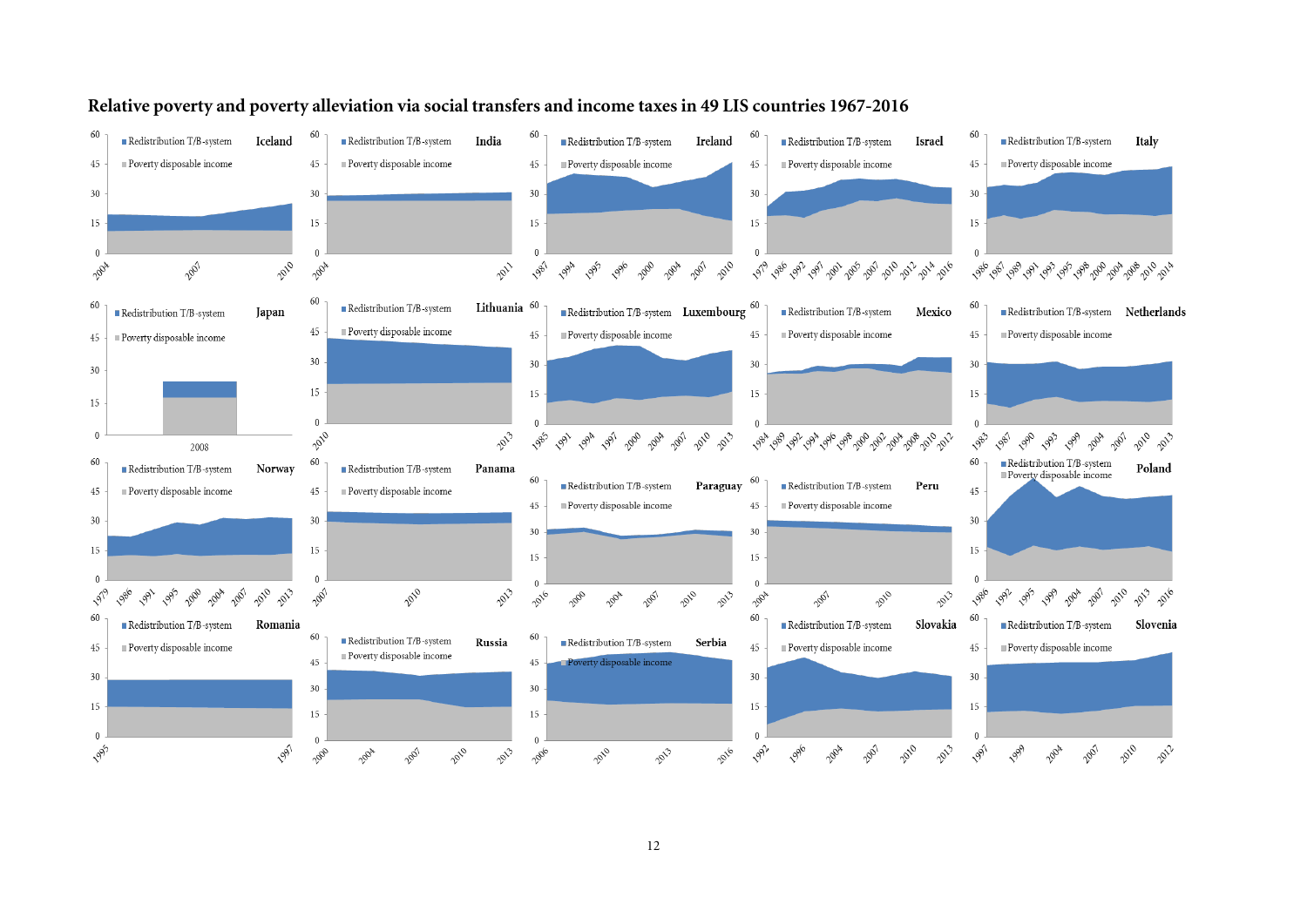

#### **Relative poverty and poverty alleviation via social transfers and income taxes in 49 LIS countries 1967-2016**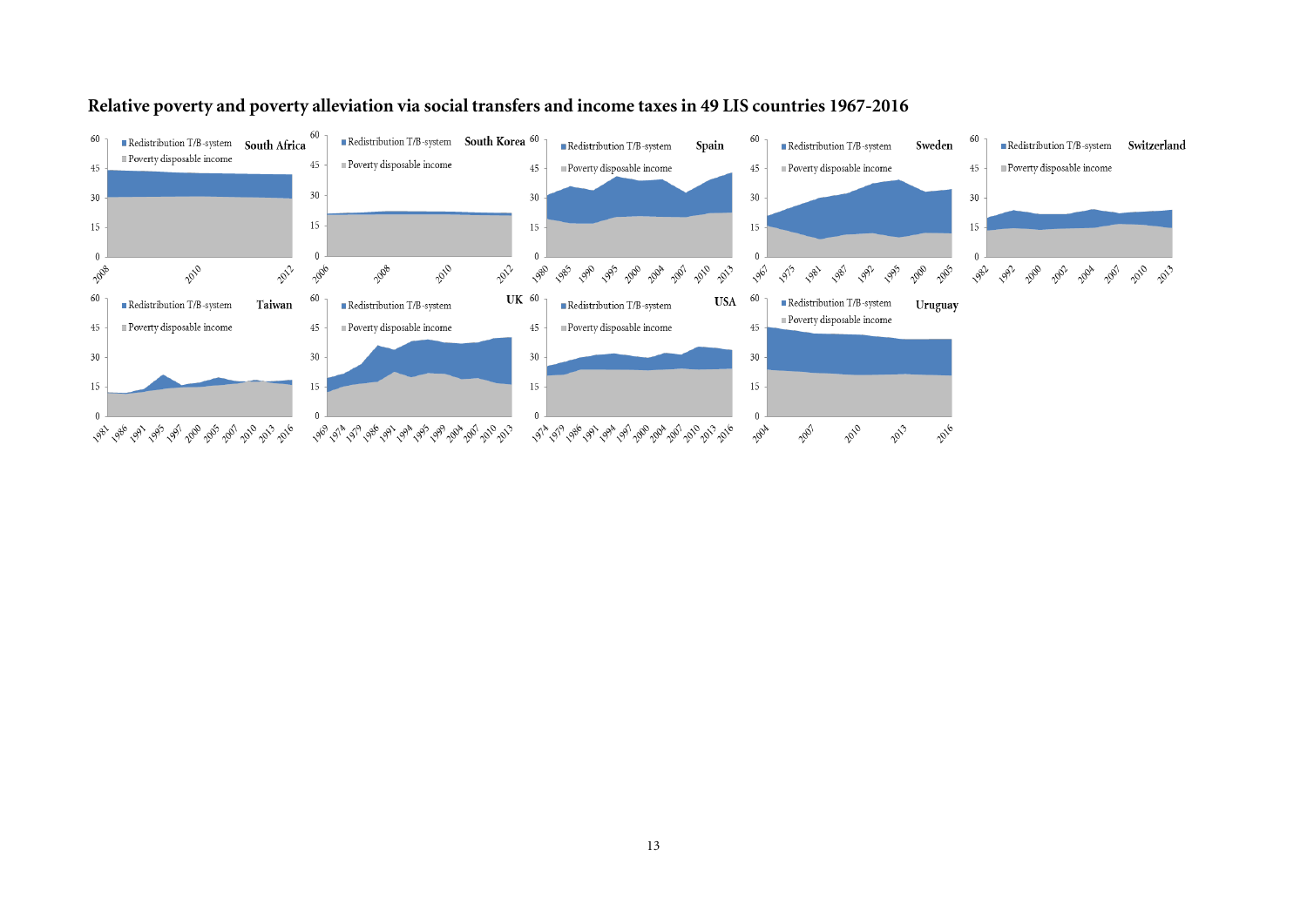# **Annex A: Household Income Components List**

Table A1 presents the framework for accounting relative income poverty and redistribution through various income sources. Below we provide the household income components list of LIS, by variable name and meaning. More specific explanation of the data can be found in the userfriendly LIS website [\(http://www.lisdatacenter.org/\)](http://www.lisdatacenter.org/). In Table A2 household (pre-tax) income is divided into 3 parts: factor income (labor income + capital income), social security transfers and private transfers. In each part, there are more specific income sources, which can be helpful for studies focusing on different elements of income. Table A3 provides household aggregated income sources provided by LIS. Using those aggregated variables, it is more convenient to process and present income distribution and decomposition results.

In this Leiden Budget Incidence Fiscal Redistribution Database on Relative Income Poverty 2019 we compute five kinds of results, namely income poverty before social transfers and income taxes, income poverty after social transfers and income taxes, the overall anti-povety effect, the partial effect by several transfers and income taxes. In calculating pre-tax-transfer income poverty, we use primary income, which consists of factor income (sum of labor income and capital income), and private transfers; gross income is equal to primary income plus social security transfers; in calculating post-tax-transfer income, we use net disposable income (dhi). Difference between Poverty<sub>pri</sub> and Poverty<sub>gross</sub> is the poverty alleviation via social transfers while difference between Poverty<sub>gross</sub> and Poverty<sub>dhi</sub> is the poverty alleviation from income taxes and social security contribution. For some countries and waves which only report net incomes, gross income is equal to net disposable income (dhi). In addition, we use the number of persons in a household (nhhmem) and household weight (hwgt) in LIS dataset so as to obtain equivalized income and weighted results.

| Income Poverty Indicator        | Poverty alleviation Measurement   | Specific Income Source                                              |
|---------------------------------|-----------------------------------|---------------------------------------------------------------------|
| Poverty (pri)                   |                                   | Primary Income<br>(factor+hitp)                                     |
| <b>Transfers Redistribution</b> | Poverty (pri)-Poverty (pri+trans) |                                                                     |
| Poverty (pri+trans)             |                                   | Primary Income + social security<br>transfers<br>(factor+hitp+hits) |
| Income taxes Redistribution     | Poverty (pri+trans)-Poverty (dhi) |                                                                     |
| Poverty (dhi)                   |                                   | Net disposable Income<br>(dhi)                                      |
| Overall Redistribution          | Poverty (pri)-Poverty (dhi)       |                                                                     |

### **Table A1 Income distribution indicator list**

Source: LIS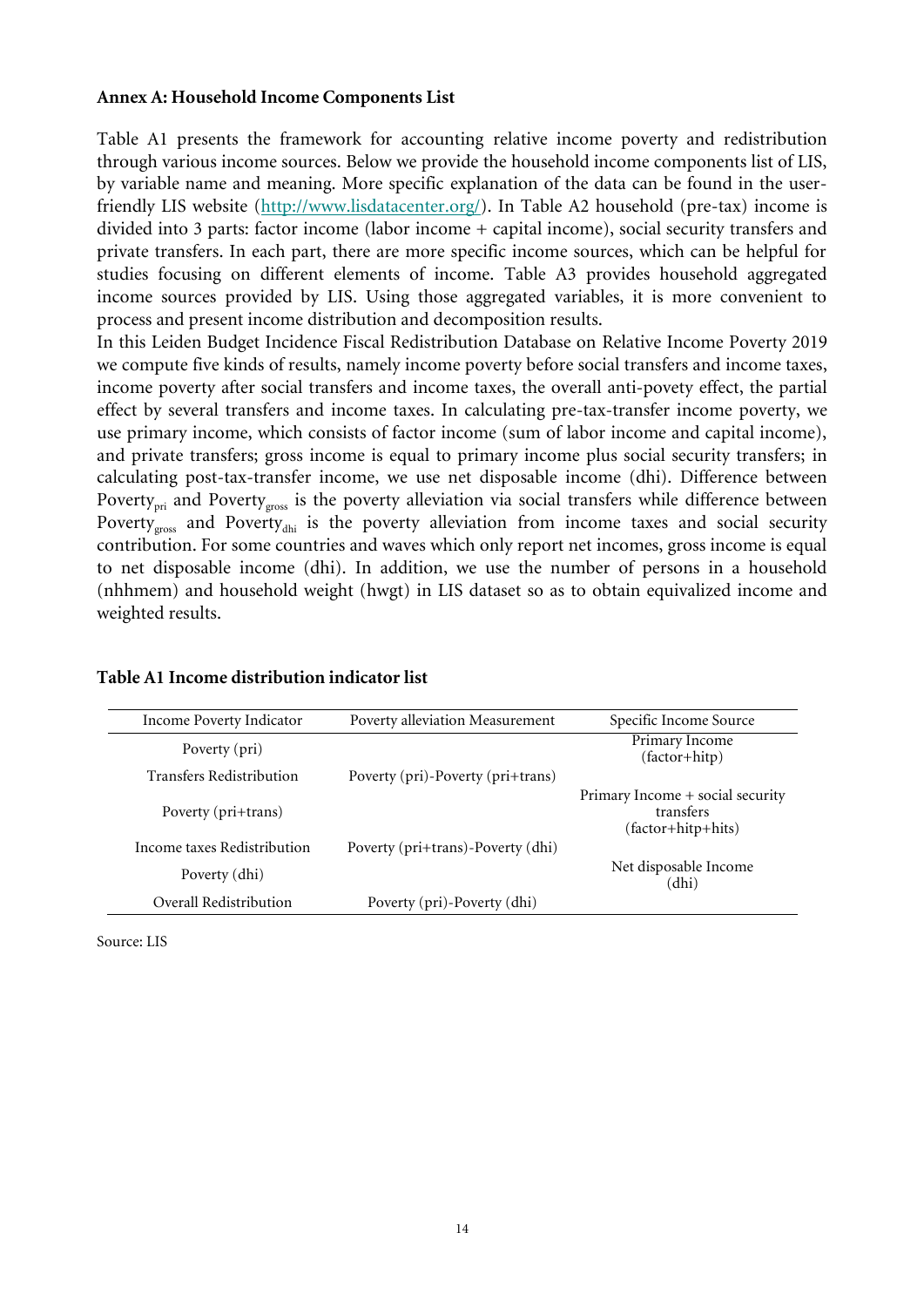# **Table A2 Household income variables in LIS dataset**

|                       | <b>HILERB</b>    | basic wages and salaries                        | <b>HILER</b>                                           |                                             |                                               |
|-----------------------|------------------|-------------------------------------------------|--------------------------------------------------------|---------------------------------------------|-----------------------------------------------|
|                       | <b>HILERS</b>    | wage supplements                                | regular paid                                           | <b>HILE</b><br>paid employment              |                                               |
|                       | <b>HILERD</b>    | director wages                                  | employment income                                      | income                                      | <b>HIL</b>                                    |
|                       | <b>HILEC</b>     | casual paid employment income                   |                                                        |                                             | labor                                         |
|                       | <b>HILSF</b>     | farm self-employment income                     | <b>HILS</b>                                            | income                                      |                                               |
|                       | <b>HILSNB</b>    | profit from businesses                          | <b>HILSN</b>                                           | self-employment                             |                                               |
| Factor                | <b>HILSNH</b>    | household production activities                 | non-farm self-<br>employment income                    | income                                      |                                               |
| income                | <b>HICIDI</b>    | Interest                                        |                                                        | <b>HICID</b>                                |                                               |
|                       | <b>HICIDD</b>    | Dividends                                       |                                                        | interest and dividends                      |                                               |
|                       | <b>HICVIP</b>    | voluntary individual pensions                   |                                                        | <b>HIC</b>                                  |                                               |
|                       | <b>HICRENR</b>   | rental income from real estate                  |                                                        | capital                                     |                                               |
|                       | <b>HICRENL</b>   | rental income from land                         |                                                        | <b>HICREN</b><br>rental income              | income                                        |
|                       | <b>HICRENM</b>   | rental income from machinery                    |                                                        |                                             |                                               |
|                       | <b>HICROY</b>    | Royalties                                       |                                                        |                                             |                                               |
|                       | <b>HITPED</b>    | merit-based education transfers                 |                                                        |                                             |                                               |
| <b>HITP</b>           | <b>HITPNP</b>    | transfers from non-profit institutions          |                                                        |                                             | <b>HITP</b>                                   |
| Private               | <b>HITPIHA</b>   | alimony/child support                           |                                                        | <b>HITPIH</b>                               | private                                       |
| transfers             | <b>HITPIHR</b>   | Remittances                                     |                                                        | interhousehold                              | transfers                                     |
|                       | <b>HITPIHFT</b>  | other family transfers                          |                                                        | transfers                                   |                                               |
|                       | <b>HITSILMIP</b> | mandatory individual pensions                   |                                                        |                                             |                                               |
|                       | <b>HITSILO</b>   | occupational pensions                           |                                                        |                                             | <b>HITSI</b><br>work-<br>related<br>insurance |
|                       | <b>HITSILEPO</b> | old-age insurance public pensions               | <b>HITSILEP</b>                                        | <b>HITSIL</b>                               |                                               |
|                       | <b>HITSILEPD</b> | disability insurance public pensions            | employment-related                                     | long-term insurance<br>transfers            |                                               |
|                       | <b>HITSILEPS</b> | survivors insurance public pensions             | public pensions                                        |                                             |                                               |
|                       | <b>HITSILWI</b>  | work-injury pensions                            |                                                        |                                             |                                               |
|                       | <b>HITSISSI</b>  | sickness wage replacement                       |                                                        | transfers                                   |                                               |
|                       | <b>HITSISMA</b>  | maternity/parental wage replacement             |                                                        | <b>HITSIS</b>                               |                                               |
|                       | <b>HITSISWI</b>  | work-injury wage replacement                    |                                                        | short-term insurance                        |                                               |
|                       | <b>HITSISUN</b>  | unemployment wage replacement                   |                                                        |                                             |                                               |
|                       | <b>HITSUPO</b>   | old-age universal pensions                      |                                                        | <b>HITSUP</b>                               |                                               |
|                       | <b>HITSUPD</b>   | disability universal pensions                   | old-<br>age/disability/survivors<br>universal pensions |                                             |                                               |
|                       | <b>HITSUPS</b>   | survivors universal pensions                    |                                                        |                                             |                                               |
|                       | <b>HITSUUN</b>   | unemployment universal benefits                 |                                                        |                                             |                                               |
| <b>HITS</b><br>Social | <b>HITSUDI</b>   | disability universal benefits                   |                                                        |                                             | <b>HITSU</b><br>universal                     |
| security              | <b>HITSUFACA</b> | child allowances                                |                                                        | <b>HITSUFA</b>                              | benefits                                      |
| transfers             | <b>HITSUFAAM</b> | advance maintenance                             |                                                        | family/child universal                      |                                               |
|                       | <b>HITSUFACC</b> | non-work related child care benefits            |                                                        | benefits                                    |                                               |
|                       | <b>HITSUED</b>   | education-related universal benefits            |                                                        |                                             |                                               |
|                       | <b>HITSAGEN</b>  | general social assistance                       |                                                        |                                             |                                               |
|                       | <b>HITSAPO</b>   | old-age assistance pensions                     |                                                        | <b>HITSAP</b>                               |                                               |
|                       | <b>HITSAPD</b>   | disability assistance pensions                  |                                                        | old-age/disability/<br>survivors assistance |                                               |
|                       | <b>HITSAPS</b>   | survivors assistance pensions                   |                                                        | pensions                                    |                                               |
|                       | <b>HITSAUN</b>   | unemployment assistance                         |                                                        | <b>HITSA</b>                                |                                               |
|                       | <b>HITSAFA</b>   | family/maternity/child assistance<br>assistance |                                                        |                                             |                                               |
|                       | <b>HITSAED</b>   | education assistance                            |                                                        |                                             |                                               |
|                       | <b>HITSAHO</b>   | housing assistance                              |                                                        |                                             |                                               |
|                       | <b>ITSAHE</b>    | heating assistance                              |                                                        |                                             |                                               |
|                       | <b>HITSAFO</b>   | food assistance                                 |                                                        |                                             |                                               |
|                       | <b>HITSAME</b>   | medical assistance                              |                                                        |                                             |                                               |
|                       |                  |                                                 |                                                        |                                             |                                               |

Detailed information via<http://www.lisdatacenter.org/wp-content/uploads/our-lis-documentation-variables-list.pdf>

Source: LIS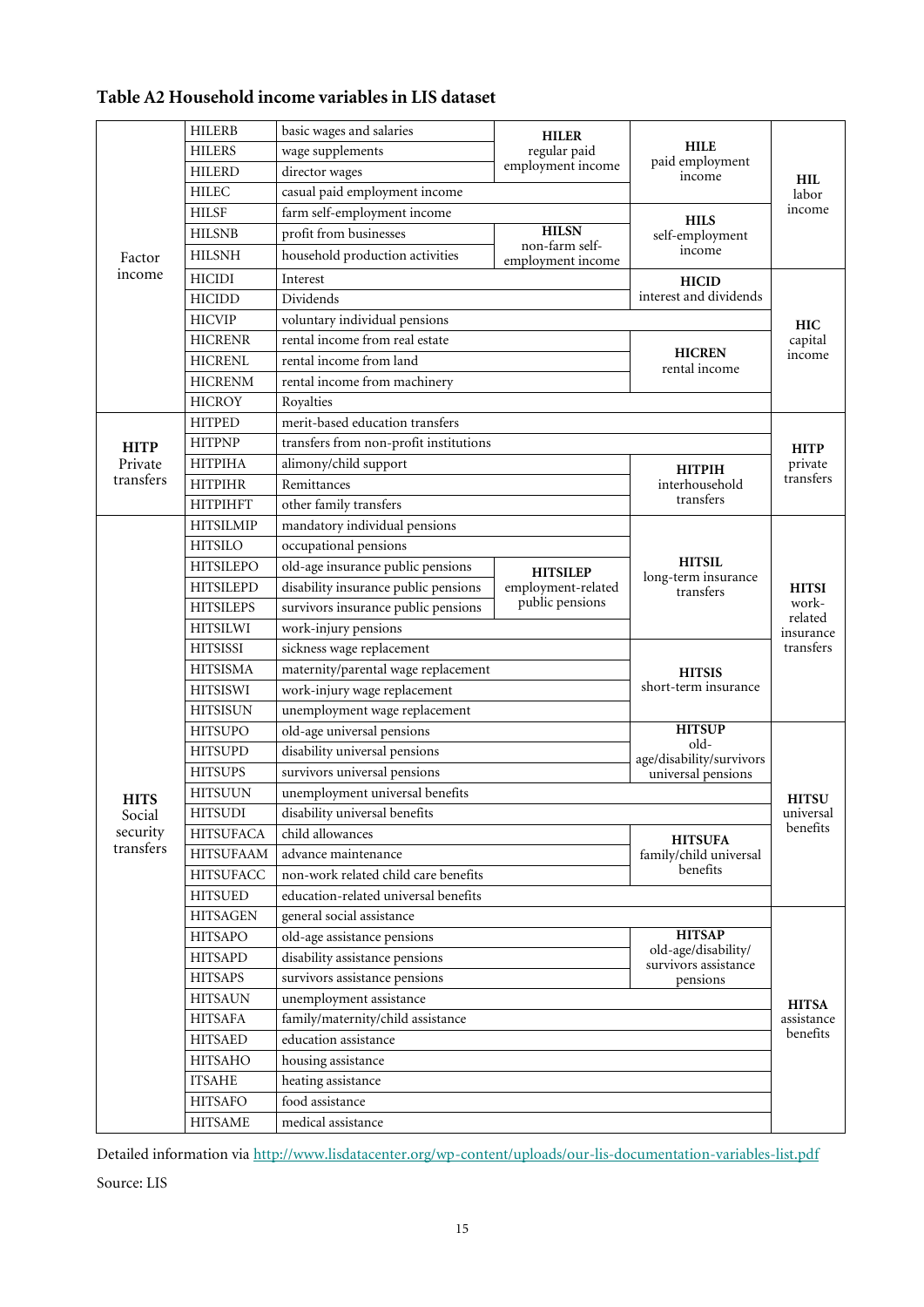| Name                                 | Label                                              | Definition                                                                                                                                                                                                                                                                                                                                                                                                                                                                                                                                                                                                                                                                                                                                                                                                                                                                                                                                                |
|--------------------------------------|----------------------------------------------------|-----------------------------------------------------------------------------------------------------------------------------------------------------------------------------------------------------------------------------------------------------------------------------------------------------------------------------------------------------------------------------------------------------------------------------------------------------------------------------------------------------------------------------------------------------------------------------------------------------------------------------------------------------------------------------------------------------------------------------------------------------------------------------------------------------------------------------------------------------------------------------------------------------------------------------------------------------------|
| DHI                                  | disposable household income                        | Total monetary and non-monetary current income net of income taxes and<br>social security contributions.                                                                                                                                                                                                                                                                                                                                                                                                                                                                                                                                                                                                                                                                                                                                                                                                                                                  |
| <b>FACTOR</b>                        | factor income                                      | Total current monetary and non-monetary income from labor and capital<br>(HIL+HIC).                                                                                                                                                                                                                                                                                                                                                                                                                                                                                                                                                                                                                                                                                                                                                                                                                                                                       |
| <b>HITS</b>                          | social security transfers                          | Total current monetary and non-monetary social security transfers                                                                                                                                                                                                                                                                                                                                                                                                                                                                                                                                                                                                                                                                                                                                                                                                                                                                                         |
| <b>HITP</b>                          | private transfers                                  | Total current monetary and non-monetary private transfers.                                                                                                                                                                                                                                                                                                                                                                                                                                                                                                                                                                                                                                                                                                                                                                                                                                                                                                |
| <b>HXIT</b>                          | income taxes and social<br>security redistribution | Total monetary and non-monetary expenditures on income taxes and social<br>security contributions.                                                                                                                                                                                                                                                                                                                                                                                                                                                                                                                                                                                                                                                                                                                                                                                                                                                        |
| HITSIL+HITSUP<br>+HITSUDI+HITS<br>AP | old-age/disability/survivor<br>transfers           | 1) Monetary long-term work-related insurance transfers from the public<br>social security system and/or from private insurers through monetary long-<br>term work-related insurance transfers from the public social security system<br>and/or from private insurers through mandatory schemes, and from the<br>employers or occupational organizations (occupational schemes), which cover<br>mainly the active population. 2) Pensions and monetary transfers for old-age,<br>disability and survivors from the public programs, which are universal in<br>structure. 3) Monetary disability-related transfers from public programs,<br>which are universal in structure. Such transfers cover people in connection<br>with disability, sickness or injury. 4) Pensions and similar monetary transfers<br>for old-age, disability and survivors, received from the state through social<br>programs targeted towards individuals or households in need. |
| HITSISSI+HITSIS<br>WI                | sickness transfers                                 | 1) Short-term work-related insurance monetary transfers from sickness<br>insurance schemes that cover mainly the active population. Such transfers<br>replace or supplement employment income during periods of temporary<br>interruptions (or reductions) of employment caused by temporary inability to<br>work due to (non-work related) sickness or injury, or cover the additional<br>costs incurred in such circumstances (e.g. rehabilitations benefits). 2) Short-<br>term insurance monetary transfers for temporary total or partial work<br>inability caused by a work-injury or occupational disease, stemming from<br>schemes specifically set up with the purpose of covering work-injury and<br>occupational diseases.                                                                                                                                                                                                                     |
| HITSISMA+HITS<br>UFA+HITSAFA         | family/children transfers                          | 1) Short-term work-related monetary insurance transfers from maternity,<br>paternity, or parental leave insurance schemes. 2) Monetary family-related<br>transfers from public programs, which are universal in structure. 3) Monetary<br>and non-monetary family-related transfers received from the state through<br>social programs that are targeted on individuals or households in need.                                                                                                                                                                                                                                                                                                                                                                                                                                                                                                                                                            |
| <b>HITSUED+HITS</b><br>AED           | education transfers                                | 1) Monetary education-related transfers from public programs, which are<br>universal in structure. 2) Monetary and non-monetary education-related<br>transfers received from the state through social programs that are targeted on<br>individuals or households in need.                                                                                                                                                                                                                                                                                                                                                                                                                                                                                                                                                                                                                                                                                 |
| HITSISUN+HITS<br>UUN+HIISAUN         | unemployment transfers                             | 1) Short-term monetary transfers from the unemployment insurance aimed to<br>compensate for the partial or total loss of labor income and to help the job<br>seeker integrate the labor market. 2) Monetary transfers from unemployment<br>public programs, which are universal in structure. 3) Monetary transfers<br>received from unemployment social programs that are targeted on individuals<br>or households in need.                                                                                                                                                                                                                                                                                                                                                                                                                                                                                                                              |
| HITSAHO+HITS<br>AHE                  | housing transfers                                  | 1) Monetary and non-monetary housing-related transfers received from the<br>state through social programs that are targeted on individuals or households<br>in need. 2) Monetary and non-monetary heating-related transfers received<br>from the state through social programs that are targeted on individuals or<br>households in need.                                                                                                                                                                                                                                                                                                                                                                                                                                                                                                                                                                                                                 |
| HITSAGEN+HIT<br>SAFO+HITSAME         | General/food/medical<br>assistance transfers       | 1) Monetary transfers from minimum income guarantee systems/last resort<br>systems, received from the state through social programs that are targeted on<br>individuals or households in need. 2) Monetary and non-monetary food-<br>related transfers received from the state through food assistance programs that<br>are targeted on individuals or households in need. 3) Monetary and non-<br>monetary health-related transfers received from the state through medical care<br>programs that are targeted on individuals or households in need.                                                                                                                                                                                                                                                                                                                                                                                                     |

# **Table A3 Household aggregated income variables in LIS dataset**

*Notes:* 

<sup>-</sup> Old-age/disability/survivor transfers: in some cases the variable HITSIL is missing but its sub-components are available, we then use it sub-components (sum of HITSILMIP, HITSILO, HITSILEP and HITSILWI) instead, including CA13, CA10, CA07, CA04, CA00, CA98, CA97, CA94, CA91, CA87, CA81, CA75, CA71, DK92, DK87, JP08. In other cases, HITSIL and its subcomponents, together with variables HITSUP, HITSUDI AND HITSAP are missing or provides poor information while the variables in the additional set 1 in the LIS variable list are available. In such cases old-age/disability/survivor transfers are computed based on sum of HIATOLD, HIATDIS and HIATSUR, including EE13, EE10, EE07, EE04, GR04, GR00, GR95, IS10, IS07, IS04, LU04, NL04, NO13, NO10, NO07, NO04, NO00, NO95, RU00, ES04, SE00.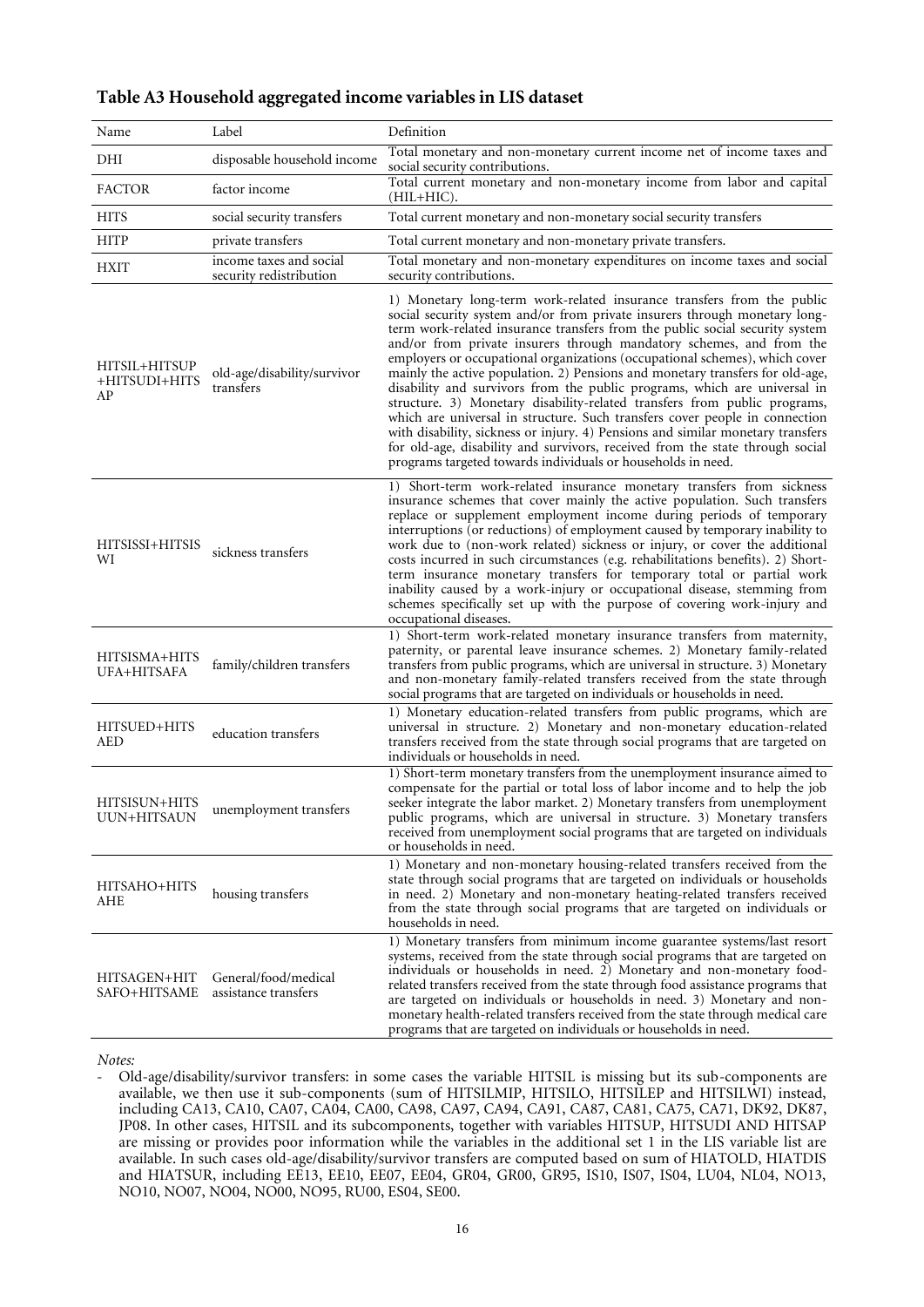- Sickness transfers are computed based on the variable HIATSIC in the additional set1 in LIS variable list in IS10, IS07, IS04, LU04, UK13, UK10, UK07.
- Family/children transfers are computed based the variable HIATFAM in the additional set1 in LIS variable list in AT04, CA07, EE04, GR04, IS10, IS07, IS04, LU04, RU13, RU10, RU07, RU04, RU00, ES04.
- Education transfers are computed based the variable HIATEDU in the additional set1 in LIS variable list inIT14, IT10, IT08, LU04, US13, US10, US07, US04, US00, US97, US94, US91.
- Unemployment transfers are computed based the variable HIATFAM in the additional set1 in LIS variable list in AT04, LU04, ES04, ES90, ES85.
- Housing transfers are computed based the variable HIATHOU in the additional set1 in LIS variable list in GR10, GR07, LU04, RU00.

Variable construction vi[a http://www.lisdatacenter.org/our-data/lis-database/documentation/.](http://www.lisdatacenter.org/our-data/lis-database/documentation/)

Source: LIS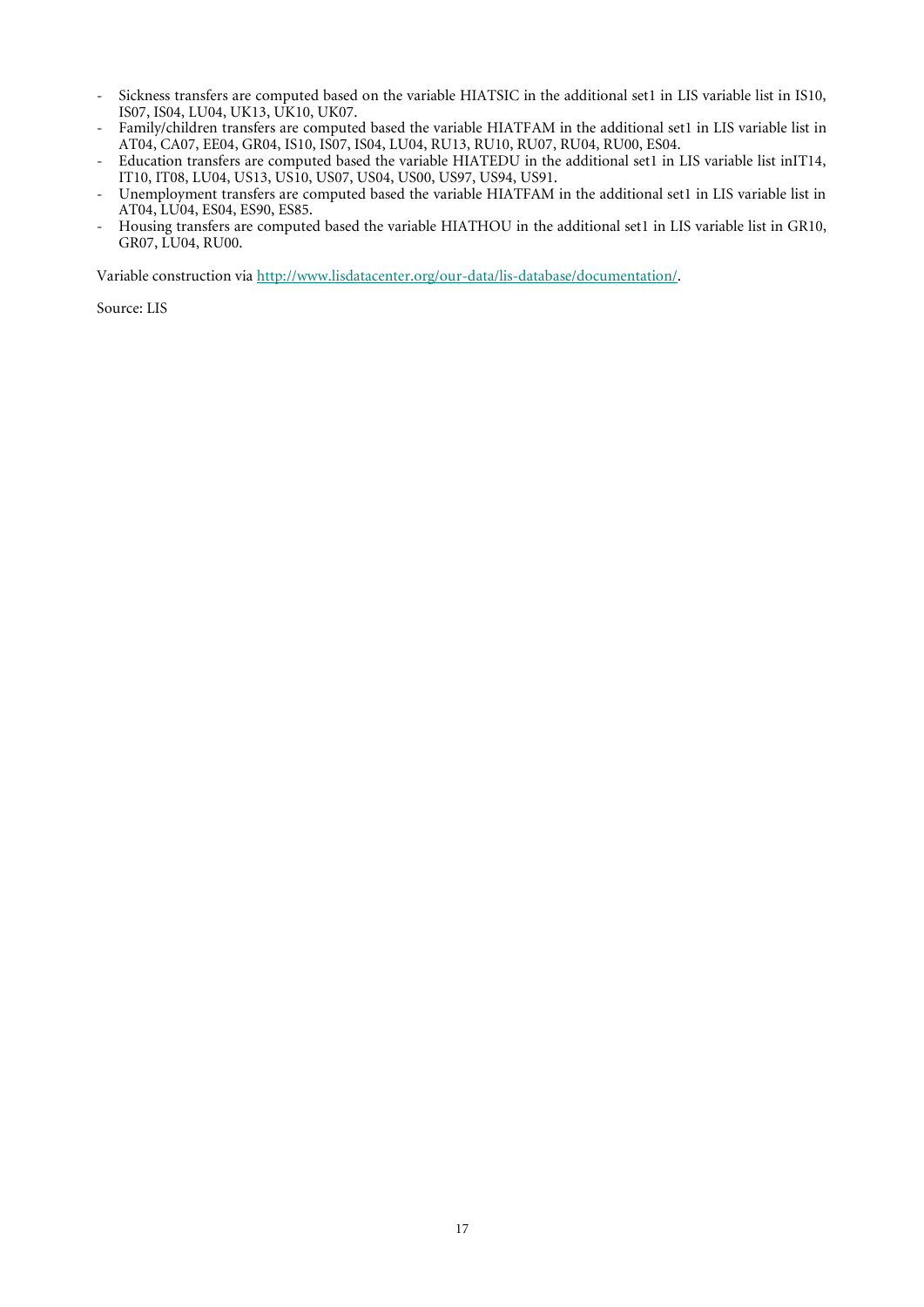# **Annex B: Gross and net income datasets in LIS**

Country-comparative and trend analyses of income distribution based on LIS gross/net datasets should be done with caution. LIS provides gross income data in most countries and years while providing income data that are net of (income) taxes in others. Of the 339 LIS datasets available at the time of writing, 214 are classified as gross, 103 as net and 22 as 'mixed'; see Table B1 for a specification.

To compare LIS gross and net datasets, researchers can apply at least four different approaches. The first approach includes both gross and net datasets in the same comparative analysis, acknowledging that the incomparabilities may lead to biased results (e.g. Wang et al, 2012; Wang et al, 2014). The second approach is to restrict analyses to either gross or net datasets (e.g. Gornick & Jäntti, 2012). This will result in accurate findings but limits the scope of the analyses. Third, one can present separate analyses based on LIS gross and net datasets (e.g. Wang et al, 2014). However, the limitation of this approach is that the different results using gross and net datasets could originate from the different income concepts, or from real differences across countries or both. The fourth strategy is to gross up net income data or net down gross income data. With LIS, grossing up is not possible as most net datasets do not contain information on income taxes. To estimate gross income, country-specific details on the tax systems are required. Instead, Nieuwenhuis et al (2016) come up with a net down procedure to modify income data to approximate net income data. One shortcoming of this strategy is that in net datasets the comparison between pre-tax-transfer income and post-tax-transfer income only captures the effects of transfers, whereas in gross datasets this comparison would capture both effects of income taxes and transfers. We offer a user-friendly version of the database allowing users to easily select income poverty variables (gross and/or net) and fiscal redistribution variables for (a group of) countries and/or specific data years via pivot tables.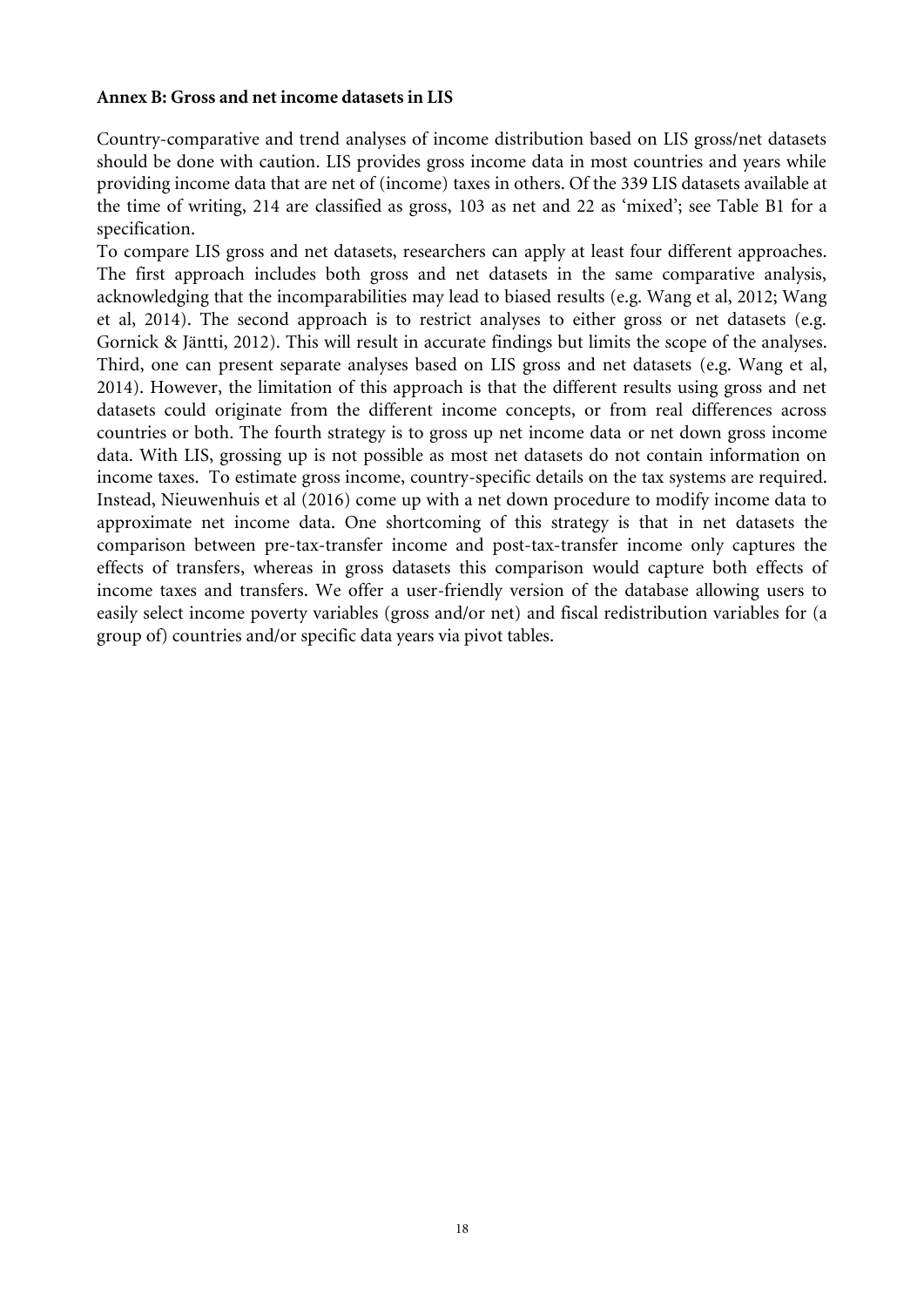# **Table B1 Gross and net income data in LIS**

|                            | Gross                                                                                                     | Net                                                                          | Mixed                                       | # sets                           |
|----------------------------|-----------------------------------------------------------------------------------------------------------|------------------------------------------------------------------------------|---------------------------------------------|----------------------------------|
| Australia                  | AU14, AU10, AU08, AU04, AU03, AU01, AU95,<br>AU89, AU85, AU81                                             |                                                                              |                                             | 10                               |
| Austria                    | AT13, AT10, AT07, AT04                                                                                    | AT00, AT97, AT94                                                             | AT95, AT87                                  | 9                                |
| Belgium                    | BE97, BE92                                                                                                | BE00, BE95, BE88, BE85                                                       |                                             | 6                                |
| <b>Brazil</b>              | BR13, BR11, BR09, BR06<br>CA13, CA10, CA07, CA04, CA00, CA98, CA97, CA94,                                 |                                                                              |                                             | 4                                |
| Canada                     | CA91, CA87, CA81, CA75, CA71                                                                              |                                                                              |                                             | 13                               |
| Chile                      |                                                                                                           | CL15, CL13, CL11, CL09, CL06,<br>CL03, CL00, CL98, CL96, CL94,<br>CL92, CL90 |                                             | 12                               |
| China                      | CN13                                                                                                      |                                                                              | CN02                                        | 2                                |
| Colombia<br>Czech Republic | CO04<br>CZ13, CZ10, CZ07, CZ04, CZ02, CZ96, CZ92                                                          |                                                                              | CO13, CO10, CO07                            | $\overline{4}$<br>$\overline{7}$ |
| Denmark                    | DK13, DK10, DK07, DK04, DK00, DK95, DK92, DK87                                                            |                                                                              |                                             | $\,$ 8 $\,$                      |
| Dominican Rep.             | DO07                                                                                                      |                                                                              |                                             | $\mathbf{1}$                     |
| Egypt<br>Estonia           | EE13, EE10, EE07, EE04                                                                                    | <i>EG12</i>                                                                  | EE00                                        | $\mathbf{1}$<br>$\mathfrak s$    |
| Finland                    | FI13, FI10, FI07, FI04, FI00, FI95, FI91, FI87                                                            |                                                                              |                                             | 8                                |
| France                     |                                                                                                           |                                                                              | FR10, FR05, FR00, FR94,<br>FR89, FR84, FR78 | $\overline{7}$                   |
| Georgia                    |                                                                                                           | GE16, GE13, GE10                                                             |                                             | 3                                |
|                            | DE15, DE14, DE13, DE12, DE11, DE10, DE09, DE08,<br>DE07, DE06, DE05, DE04, DE03, DE02, DE01, DE00,        |                                                                              |                                             |                                  |
| Germany                    | DE98, DE95, DE94, DE91, DE89, DE87, DE84, DE83,                                                           |                                                                              |                                             | 27                               |
| Greece                     | DE81, DE78, DE7<br>GR13, GR10, GR07                                                                       | GR04, GR00, GR95                                                             |                                             | 6                                |
| Guatemala                  | GT14, GT11, GT06                                                                                          |                                                                              |                                             | 3                                |
| Hungary                    |                                                                                                           | HU15, HU12, HU09, HU07,<br>HU05, HU99, HU94, HU91                            |                                             | 8                                |
| Iceland                    | IS10, IS07, IS04                                                                                          |                                                                              |                                             | 3                                |
| India                      |                                                                                                           | <i>IN11</i> , <i>IN04</i>                                                    |                                             | $\sqrt{2}$                       |
| Ireland                    | IE10, IR07, IE04, IE87<br>IL16, IL14, IL12, IL10, IL07, IL05, IL01, IL97, IL92,                           | IE00, IE96, IE95, IE94                                                       |                                             | 8                                |
| Israel                     | IL86, IL79                                                                                                |                                                                              |                                             | 11                               |
| Italy                      |                                                                                                           | IT14, IT10, IT08, IT04, IT00,<br>IT98, IT95, IT93, IT91, IT89,<br>IT87, IT86 |                                             | 12                               |
| Japan                      | JP <sub>08</sub>                                                                                          |                                                                              |                                             | $\mathbf{1}$                     |
| Lithuania                  | LT13, LT10                                                                                                |                                                                              |                                             | 2<br>9                           |
| Luxembourg                 | LU13, LU10, LU08, LU04                                                                                    | LU00, LU97, LU94, LU91, LU85<br>MX12, MX10, MX08, MX04,                      |                                             |                                  |
| Mexico                     |                                                                                                           | MX02, MX00, MX98, MX96,                                                      |                                             | 12                               |
| Netherlands                | NL13, NL10, NL07, NL04, NL99, NL93, NL90, NL87,<br>NL83                                                   | MX94, MX92, MX89, MX84                                                       |                                             | 9                                |
| Norway                     | NO13, NO10, NO07, NO04, NO00, NO95, NO91,                                                                 |                                                                              |                                             | 9                                |
| Panama                     | NO86, NO79<br>PA13, PA10, PA07                                                                            |                                                                              |                                             | 3                                |
| Paraguay                   |                                                                                                           | PY16, PY13, PY10, PY07, PY00                                                 | PY04                                        | 6                                |
| Peru                       | PE13, PE10, PE07, PE04                                                                                    |                                                                              |                                             | 4                                |
| Poland                     |                                                                                                           | PL92, PL86                                                                   | PL16, PL13, PL10, PL07,<br>PL04, PL99, PL95 | 9                                |
| Romania                    | RO97, RO95                                                                                                |                                                                              |                                             | 2                                |
| Russia<br>Serbia           |                                                                                                           | RU13, RU10, RU07, RU04, RU00<br>RS16, RS13, RS10, RS06                       |                                             | 5<br>$\overline{4}$              |
| Slovak Republic            | SK13, SK10, SK07, SK04, SK92                                                                              | <b>SK96</b>                                                                  |                                             | 6                                |
| Slovenia<br>South Africa   | ZA12, ZA10, ZA08                                                                                          | SI12, SI10, SI07, SI04, SI99, SI97                                           |                                             | 6<br>3                           |
| South Korea                | KR12, KR10, KR08, KR06                                                                                    |                                                                              |                                             | $\overline{4}$                   |
| Spain                      | ES13, ES10, ES07                                                                                          | ES04, ES00, ES95, ES90, ES85,                                                |                                             | 9                                |
| Sweden                     | SE05, SE00, SE95, SE92, SE87, SE81, SE75, SE67                                                            | <i>ES80</i>                                                                  |                                             | 8                                |
| Switzerland                | CH13, CH10, CH07, CH04, CH02, CH00, CH92,<br>CH82                                                         |                                                                              |                                             | 8                                |
| Taiwan                     | TW16, TW13, TW10, TW07, TW05, TW00, TW97,<br>TW95, TW91, TW86, TW81                                       |                                                                              |                                             | 11                               |
| United Kingdom             | UK13, UK10, UK07, UK04, UK99, UK95, UK94,                                                                 |                                                                              |                                             | 12                               |
| <b>United States</b>       | UK91, UK86, UK79, UK74, UK69<br>US16, US13, US10, US07, US04, US00, US97, US94,<br>US91, US86, US79, US74 |                                                                              |                                             | 12                               |
| Uruguay                    |                                                                                                           | UY16, UY13, UY10, UY07, UY04                                                 |                                             | 5                                |
| # LIS Datasets             | 214                                                                                                       | 103                                                                          | 22                                          | 339                              |

See for a continuously updated overview:<http://www.lisdatacenter.org/our-data/lis-database/datasets-information/>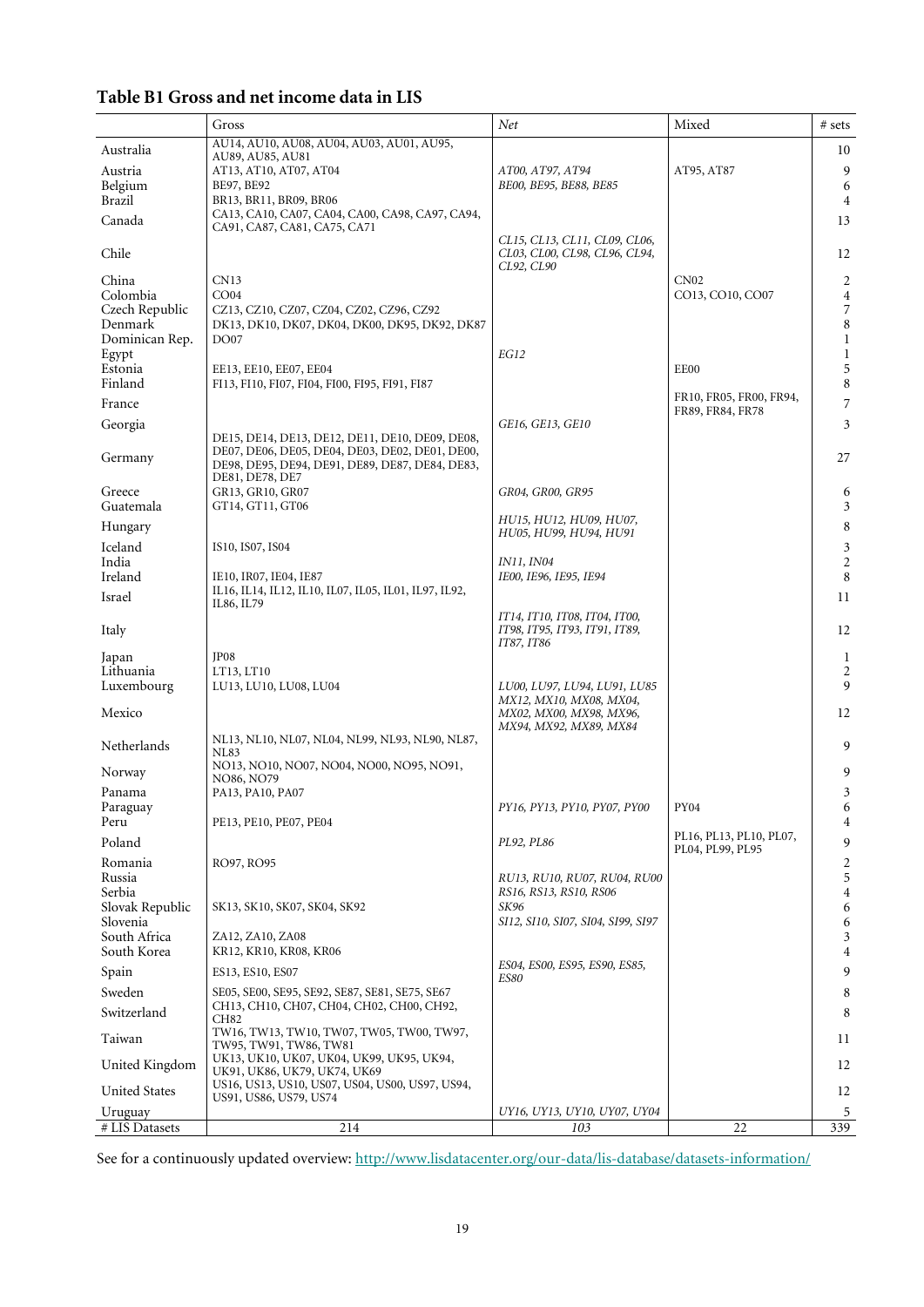#### **Annex C: Decomposition of relative poverty rates**

In order to get any measure of income poverty, it is essential to make assumptions concerning the criteria based on which to define poverty. LIS uses the approach (which is most commonly adopted in the literature) to create a relative poverty line based on the level and distribution of equivalised household disposable income in the total population. Households are classified as poor or non-poor on the basis of whether their equivalised household disposable income is lower or higher than the relative line. In our dataset, we use three poverty lines, which are equal to 60, 50 and 40 percent of the median equivalised household disposable income. For each of the poverty lines, we calculate two kinds of poverty indices which are expressed as follows (Foster et al., 1984):

$$
FGT(\lambda) = \sum_{i=1}^{n} f_i * I_i * \left[\frac{z_i - y_i}{z_i}\right]^{\lambda}, \text{for } \lambda = 0, 1, 2
$$
\n
$$
(1)
$$

where  $I_i = 1$  if  $y_i < z_i$  and  $I_i = 0$  otherwise. *n* denotes number of individuals and  $f_i$  is the average weight of individual.  $y_i$  presents income of individual and  $z_i$  is the poverty line. FGT(0) is the headcount ratio (the proportion poor); *FGT(1)* is the average normalized poverty gap; *FGT(2)* is the average squared normalized poverty gap (however, we do not incorporate FGT (2) in our calculations). The larger  $\lambda$  is, the greater the degree of 'poverty aversion' (sensitivity to larger poverty gaps). For each case of the poverty indices, we set the poverty threshold at 60, 50 and 40 percent of median equivalised household disposable income. In addition to total population, we will present the results of the poverty indices and decompositions for several age-groups: the working-age population, the children and the elderly.

Income can be measured with or without transfers and/or income taxes.

$$
y_i = y_i^{pri} + \alpha B_i - \beta T_i, i = 1, 2, ..., n, \alpha, \beta \in \{0, 1\}
$$
 (2)

 $y_i^{pri}$ ,  $B_i$  and  $T_i$  denote primary income of individual *i*, total transfers of individual *i* and total income taxes of individual *i*, respectively. Depending on *α* and *β*, individual income is determined by the sum of all cash incomes, such as wages and salaries, social security transfers, private transfers and so on, where we focus on social transfers and direct income taxes. When  $\alpha = 0$  and  $\beta$  $= 0$ , the resulting income measure presents income before transfers and income taxes (primary income); if  $\alpha = 1$  and  $\beta = 1$ , the measure corresponds to income after transfers and income taxes (disposable income). For  $\alpha = 1$  and  $\beta = 0$ , income represents income after transfers, but before income taxes (gross income)). If  $\alpha = 0$  and  $\beta = 1$  the measure shows the income after income taxes but before transfers.

In a more general expression, individual income can be shown as formula (3), consisting of primary income,  $m$  kinds of transfers and  $p$  types of income taxes.  $B_{ik}$  show the  $k^{th}$  transfer of individual *i*, and  $T_i$  presents the  $l_{th}$  tax of individual *i*. When  $\alpha_k = 1$ ,  $\alpha_{\overline{k}} = 0$  ( $\alpha_j = 0$  ( $\neq k$ )) and  $\beta_l = 0$ , individual income includes primary income plus the  $k^{th}$  transfer; when  $a_k$  =1,  $\beta_l$  = 1 and  $\beta_{l^I}$  = 0 ( $\beta_{q^I}$  $= 0$  (*q*≠l)), individual income contains primary income plus all the transfers and the *l*<sup>th</sup> tax, we explain why we choose this order later.

$$
y_i = y_i^{pri} + \sum_{k=1}^{m} \alpha_k B_{ik} - \sum_{l=1}^{p} \beta_l T_{il},
$$
  
\n
$$
i = 1, 2, ..., n, k = 1, 2, ..., m, l = 1, 2, ..., p, \alpha_k, \beta_l \in \{0, 1\}
$$
 (3)

This allows us to calculate poverty rates without a certain kind of transfer or tax, and consequently the partial redistributive effect of that transfer or tax. Likewise the redistributive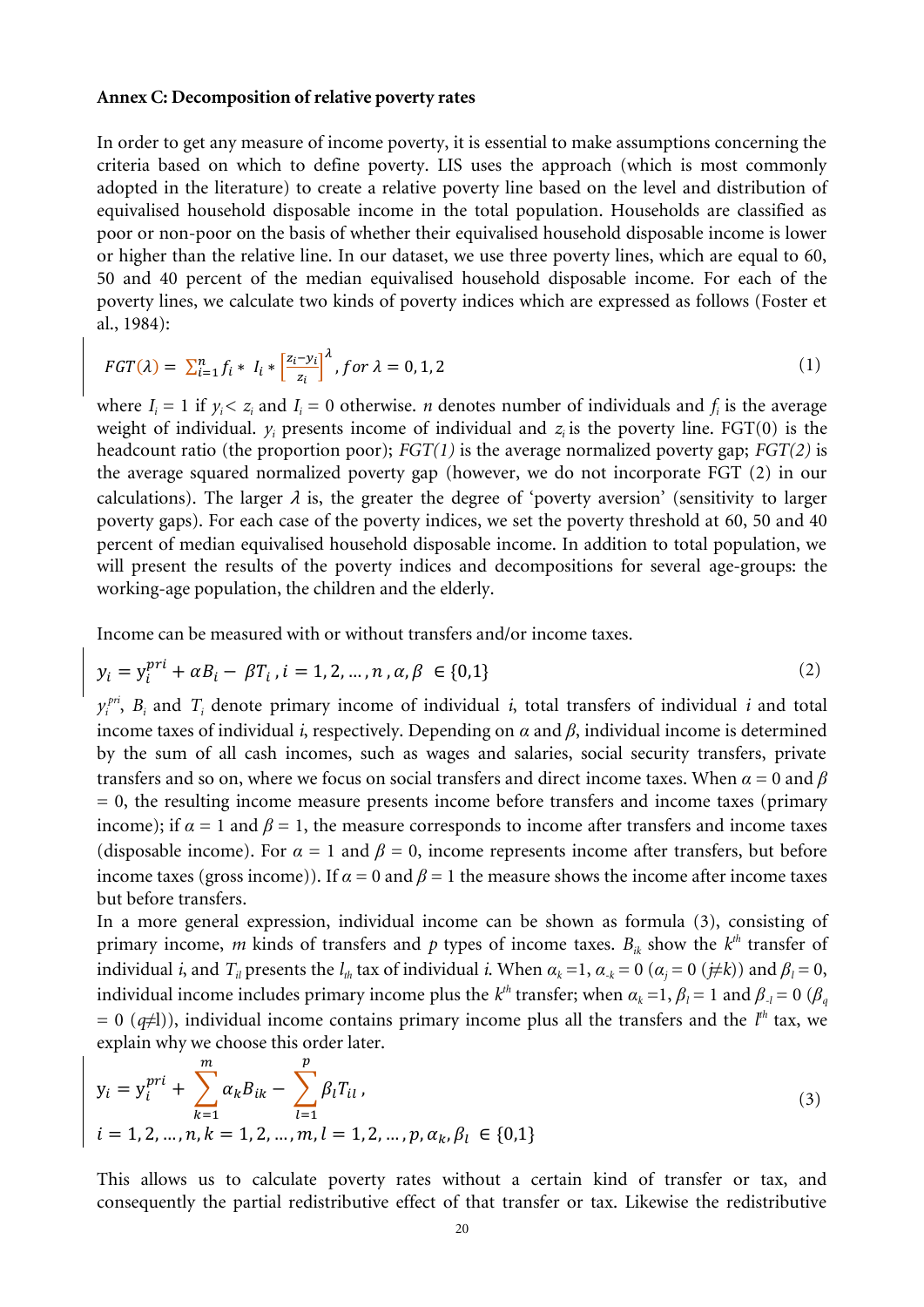effects of all income components on poverty within the trajectory between primary income and disposable income (like old-age/disability/survivor transfers, sickness transfers, family/children transfers, education transfers, unemployment compensation, housing transfers, general/food/medical assistance transfers and other transfers) can be calculated using this formula.

We take a budget incidence approach to measure the redistributive effect of the welfare state, and we focus on the redistribution between individuals or households at one moment in time (not over the lifecycle). We apply the Reynolds-Smolensky (1977) measure of the redistributive impact of transfers and income taxes to present the reduction in poverty from primary income (pri) to disposable income (dhi). The anti-poverty effect *LP* can be expressed as (c.f. Creedy & Ven, 2001):

$$
LP = FGT_{pri} - FGT_{dhi} \tag{4}
$$

$$
LP_{B} = FGT_{pri} - FGT_{pri+B} \tag{5}
$$

$$
LP_T = FGT_{pri+B} - FGT_{dhi} \tag{6}
$$

$$
LP_{Bk} = ((FGT_{pri} - FGT_{pri+Bk}) + (FGT_{gross-Bk} - FGT_{gross}))/2
$$
\n
$$
(7)
$$

*LP*,  $LP_{B}$ ,  $LP_{T}$ ,  $LP_{Bk}$  represent the overall poverty reduction, the poverty reduction effect of transfers, the poverty reduction effect of income taxes and the partial effect of a specific kind of transfer *B<sup>k</sup>* . Consequently, the decomposition in formula (5) and (6) will offer us a quantitative measure for overall poverty reduction by social transfers and income taxes while the decomposition in formula (7) will offer us a quantitative measure for poverty reduction by specific benefit programs in a country.

It should be noted that the results to be obtained will be affected by the ordering effect. For example, the partial redistributive effect of a specific social transfer will not be the same when computed as the first (last) social program; see equation (7). The partial effects of these transfers in total poverty alleviation could be computed in several orders. We consider every specific social transfer as the first program to be added to primary income distribution and then the last program following all other transfers. Consequently, the anti-poverty effect from every specific social transfer is the average of the two effects.

In order to assess the effects of transfer benefits and income taxes on the overall poverty alleviation we apply a sequential decomposition technique. It should be noted, however, that this procedure is somewhat arbitrary since the choice of benchmark income affects the outcome. Applying the redistribution from, say, income taxes on gross income rather than primary income alters the outcome to some extent. Since income taxes are levied on gross income (primary income plus benefits), the redistributive effects may be underestimated. Nevertheless the logic of this decomposition of relative poverty is that income taxes are applied to gross income and benefits to primary income. This approach has been, among others, advocated by Kakwani (1986). Our sequential decomposition approach of income poverty follows studies by Jesuit & Mahler (2004 and 2017), Mahler & Jesuit (2006), Kristjánsson (2011) and Kammer et al (2012) with poverty indices accounted sequentially in order to determine the effective distributional impact of different income sources. This choice for an sequential accounting decomposition approach is somewhat arbitrary, but fits in a strand of empirical literature that systematically illustrate that social transfers significantly improve the economic conditions of families, especially in European countries, and that the distribution of disposable incomes in these societies become more equal with the existence of these types of provisions.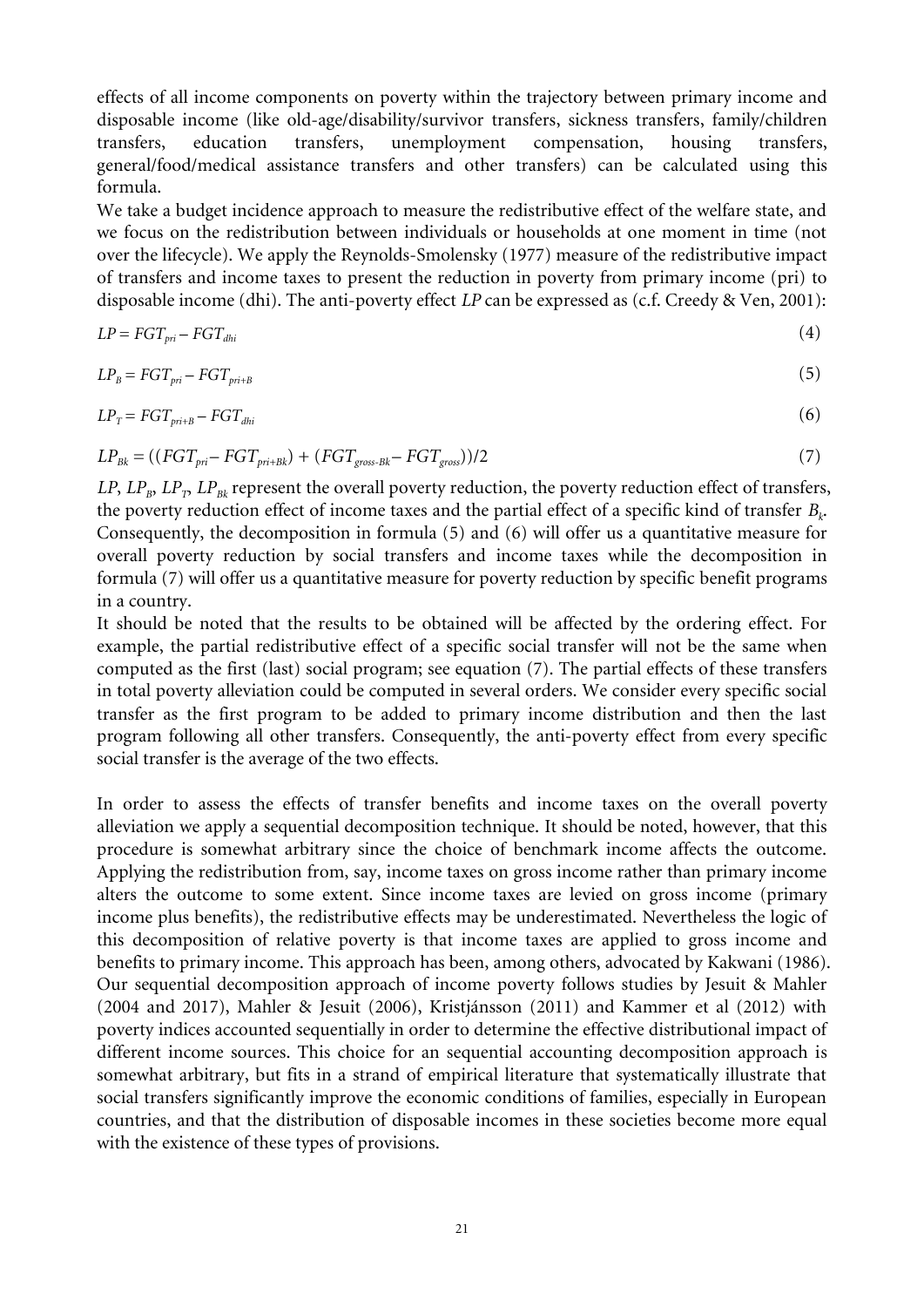#### **References**

- Atkinson AB, Rainwater L & Smeeding TM (1995), Income Distribution in OECD Countries: Evidence from the Luxembourg Income Study, *OECD Social Policy Studies* 18, Paris.
- Caminada K, Goudswaard K & Wang C (2012), Disentangling income inequality and the redistributive effect of income taxes and transfers in 20 LIS countries mid 1980s – mid 2000s, *LIS Working Paper Series #*581.
- Caminada K, Wang J, Goudswaard K & Wang C (2017), Income inequality and fiscal redistribution in 47 LIS-countries, 1967-2014, *LIS Working Paper Series #724.*
- Caminada K, Goudswaard K, Wang C & Wang J (2019), Has the distributive power of social transfers changed over time?, *International Social Security Review* (accepted; forthcoming).
- Caminada K, Goudswaard K, Wang C & Wang J (2018), Income inequality and fiscal redistribution in 31 countries after the crisis, *Journal of Comparative Economic Studies* (published online: 16 November 2018).
- Caminada K & Wang J (2019), *Leiden LIS Budget Incidence Fiscal Redistribution Dataset on Relative Income Poverty Rates*, posted at the website of Leiden University [\(Leiden University / Department of Economics /](https://www.universiteitleiden.nl/en/law/institute-for-tax-law-and-economics/economics/data-sets)  [Data\)](https://www.universiteitleiden.nl/en/law/institute-for-tax-law-and-economics/economics/data-sets).
- Creedy J & Ven J (2001), Decomposing Redistributive Effects of Income taxes and Transfers in Australia: Annual and Lifetime Measures, *Australian Economic Papers* 40(2): 185–198.
- Figini P (1998), Inequality Measures, Equivalence Scales and Adjustment for Household Size and Composition, *LIS Working Paper Series #*185.
- Gornick JC & Jäntti M (2012), Child poverty in cross-national perspective: Lessons from the Luxembourg Income Study, *Children and Youth Services Review* 34(3): 558-568.
- Gornick JC, Ragnarsdóttir BH & Kostecki S (2013), LIS, Cross-National Data Center in Luxembourg An Overview, *LIS Technical Working Paper Series* #5.
- Jäntti M (1997), Inequality in five countries in the 1980s: The role of demographic shifts, markets and government policies, *Economica* 64: 415-40.
- Jesuit DK & Mahler VA (2004), State Redistribution in Comparative Perspective: A Cross-National Analysis of the Developed Countries, *LIS Working Paper Series #*392.
- Jesuit D, & Mahler V (2017), Fiscal Redistribution in Comparative Perspective: Recent Evidence from the Luxembourg Income Study (LIS) Data Centre, in: M Buggeln, M Daunton, & A Nützenadel (eds.), *The Political Economy of Public Finance: Taxation, State Spending and Debt since the 1970s*, Cambridge: Cambridge University Press: 177-198.
- Kakwani N (1986), *Analyzing Redistribution Policies: A Study Using Australian Data*, Cambridge: Cambridge University Press.
- Kammer A, Niehues J & Peichl A (2012), Welfare regimes and welfare state outcomes in Europe, *Journal of European Social Policy*, 22(5): 455–471.
- Kristjánsson AS (2011), Income Redistribution in Iceland: Development and European Comparisons, *European Journal of Social Security* 13(4): 392–423.
- LIS Cross-National Data Center in Luxembourg (2017), Luxembourg Income, *LIS Key Figures and LIS micro datasets,* Luxembourg [\(www.lisproject.org\)](http://www.lisproject.org/).
- Mahler VA & Jesuit DK (2006), Fiscal redistribution in the developed countries: new insights from the Luxembourg Income Study, *Socio-Economic Review* 4: 483–511.
- Musgrave RA, Case KE & Leonard HB (1974), The Distribution of Fiscal Burdens and Benefits, *Public Finance Quarterly* 2(July): 259 311.
- Nieuwenhuis R, Munzi T & Gornick JC (2016), Comparative research with net and gross income data: An evaluation of two netting down procedures for the LIS Database, *Review of Income and Wealth,* DOI: 10.1111/roiw.12233.